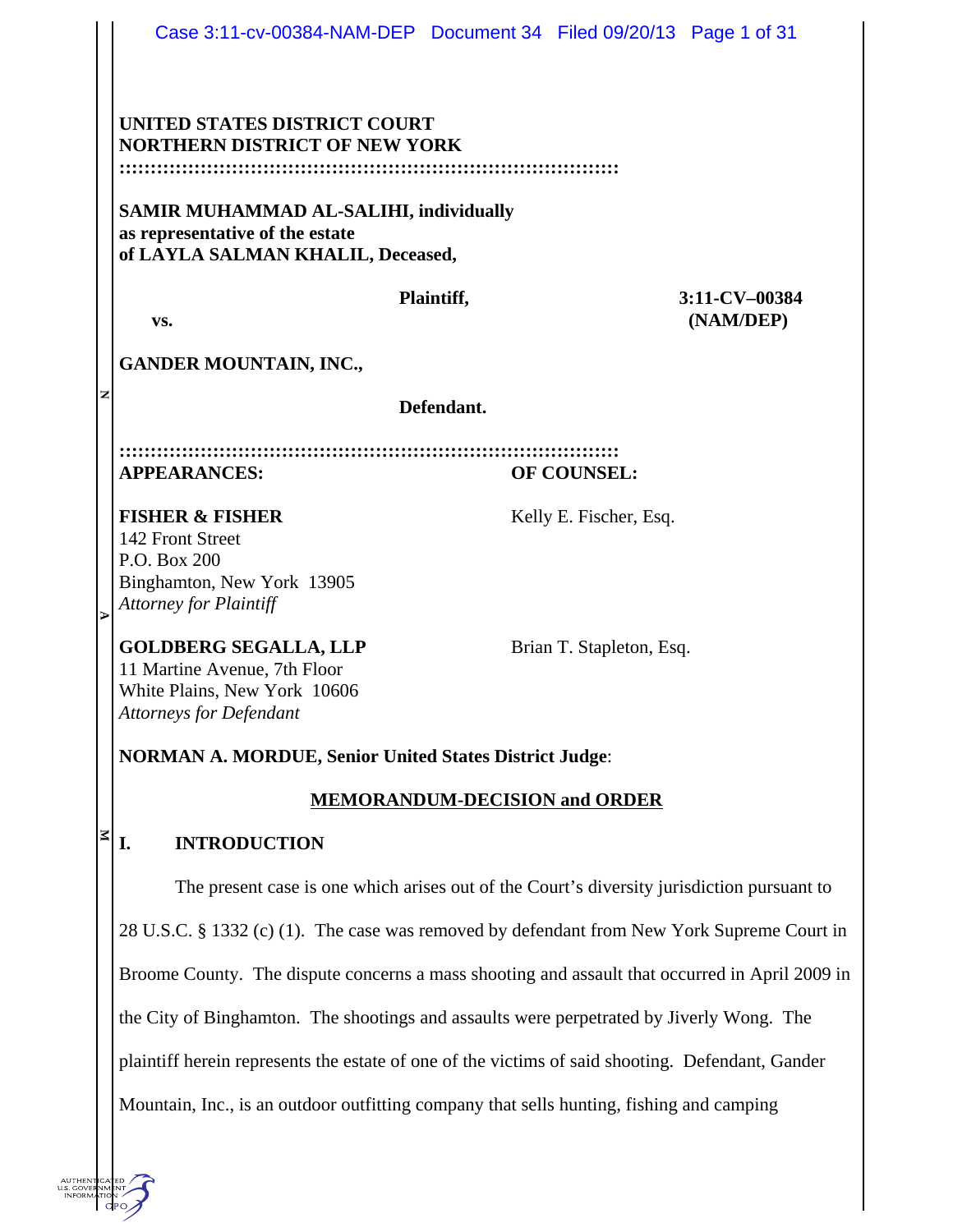equipment. Plaintiff's complaint sounds in wrongful death and negligent entrustment, and is based on Gander Mountain's sale of certain firearms to Wong prior to the shootings. Defendant has moved for summary judgment to dismiss all claims in the complaint. Plaintiff has not opposed defendant's motion.

### **II. FACTUAL AND PROCEDURAL BACKGROUND**

**NEXECUTE 2** The Court notes that the following facts are undisputed by plaintiff since plaintiff has failed to interpose a response to defendant's motion for summary judgment. This case arises out of the shooting deaths of thirteen (13) people, and the injury of four (4) others, at the American Civic Association ("ACA") in Binghamton, New York on April 3, 2009. On the morning of April 3, 2009, Jiverly Wong drove his car to the rear door of the ACA. Wong used his car to barricade the rear exit so those inside could not get out. He then entered the front of the ACA in possession of several loaded firearms. He used those firearms to shoot and kill thirteen (13) unarmed individuals, and to seriously injure four (4) others. Several of his victims were shot more than once. There is no evidence that Wong knew any of his victims, or that any of them were armed. There is no evidence that Wong's shootings were accidental or mistaken. After his rampage, Mr. Wong took his own life.

Plaintiff Samir Muhammad Al-Salihi brings suit against Gander Mountain, Inc. on behalf of his deceased wife, Layla Salman Khalil. Layla Khalil was one of Wong's murder victims. Layla Khalil was an Iraqi immigrant to the United States. At the time of her death, she was living with her husband and youngest son in Binghamton, New York. Jiverly Wong was a Vietnamese immigrant to the United States. At the time of his death, Mr. Wong was also living in the City of Binghamton.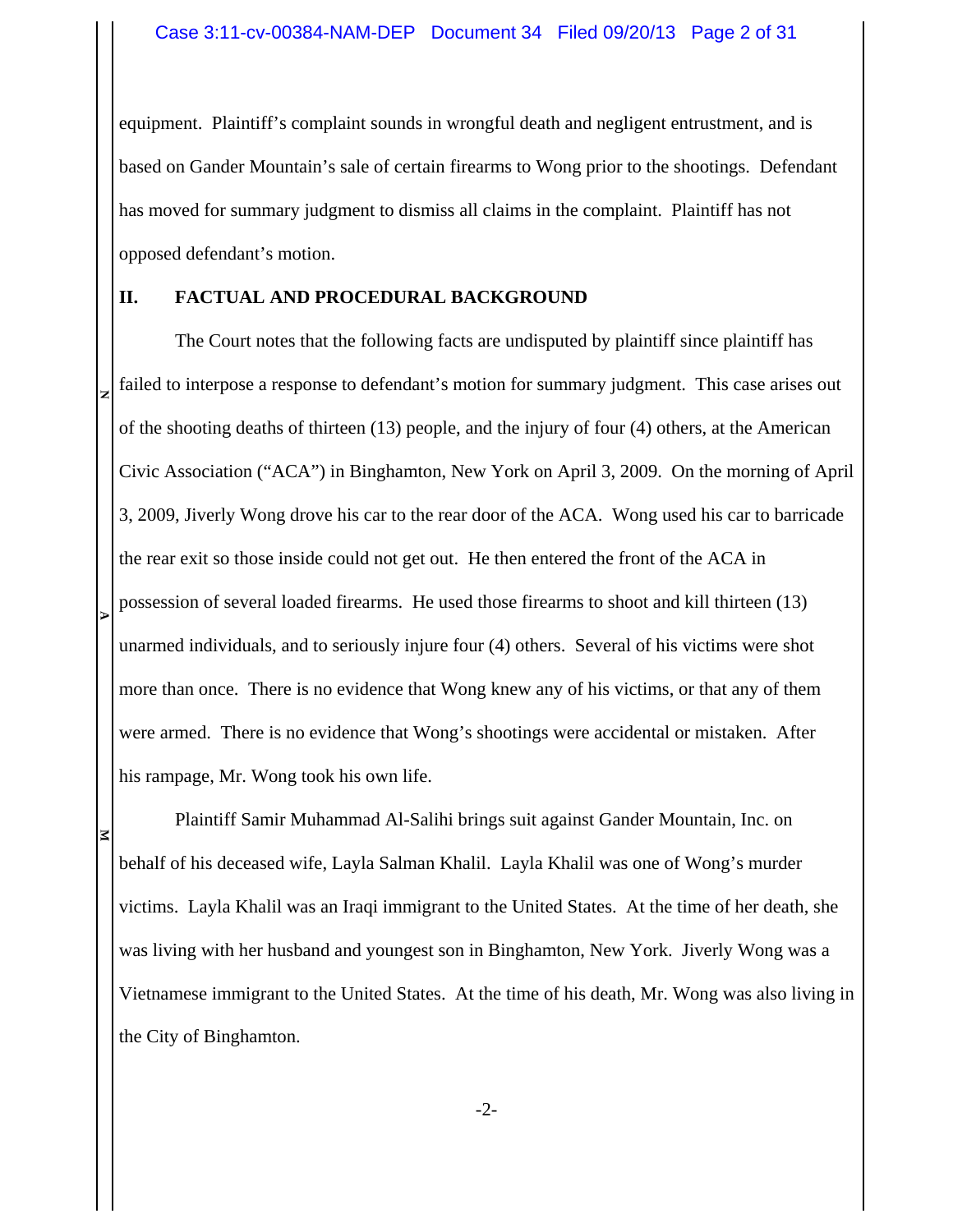One segment of Gander Mountain's business involves the buying and selling of firearms in interstate commerce. Gander Mountain is the holder of a Federal Firearms License ("FFL") that permits it to buy and sell firearms in interstate commerce. Residents of Broome County who wish to legally possess a firearm must first obtain a permit to do so pursuant to New York Penal Law §§ 265.01, 265.20(a)(3), 400. Every Broome County resident who applies for a firearms permit must fill out an application with the Broome County Sheriff's Department ("BCSD"). The permit application process is confidential, and cannot be accessed by any third party not immediately involved with it as a witness or investigator. Applicants are required to provide proper identifying information and four non-family character references. The BCSD will provide these references with confidential questionnaires about the applicant, the results of which are reviewed by the Sheriff. If the responses provide basis for further inquiry, the Sheriff's BCSD will send out a detectives to interview the references in person. The interviews are confidential. If further investigation is required, the assigned detective will ask the permit applicant himself about the issued raised. The identity of the reference(s) who raised an issue is kept strictly confidential.

**N**

**EXECUTE 2** 

The application also requires a mental hygiene check on the applicant. The BCSD requests that the New York State Mental Hygiene Unit search its database and advise if there are records of the applicant being committed (voluntarily or involuntarily) to a public mental institution. If so, those records (even if sealed) are obtained and reviewed by the Sheriff's Department. If the files reveal "a red flag," further investigation is undertaken. The BCSD also requests that all other law enforcement agencies in Broome County conduct an "internal" background check on the applicant. All Broome County law enforcement agencies search their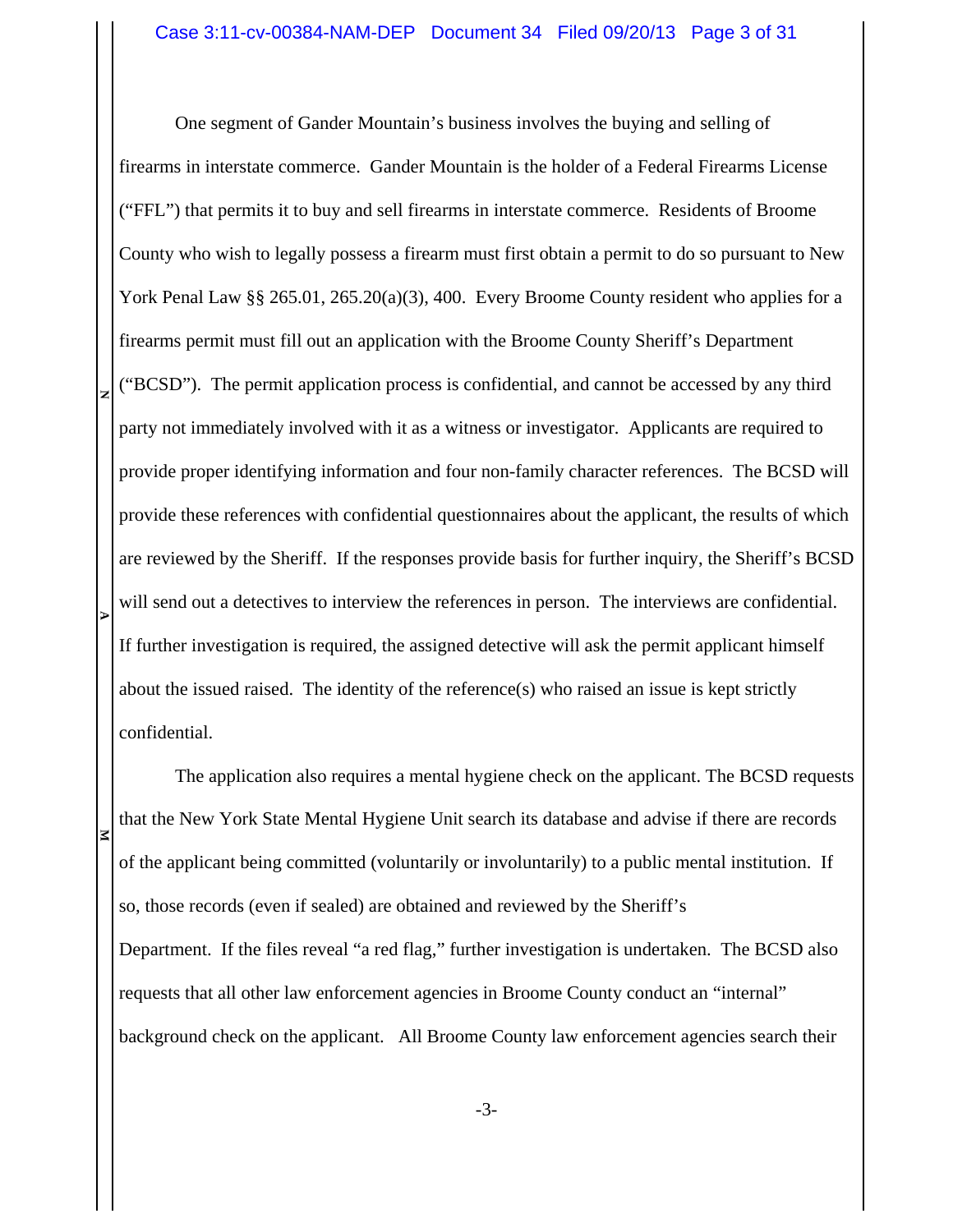### Case 3:11-cv-00384-NAM-DEP Document 34 Filed 09/20/13 Page 4 of 31

records for any complaints in which the applicant was named: traffic tickets, drunk driving complaints, domestic disputes, minor infraction, major infractions, etc.. If the applicant's name appears on a Broome County law enforcement record, those records are forwarded to the Broome County Sheriff's Department for review. If review indicates the need for further investigation, it is undertaken.

**NEXECUTE 2** Applicants are also fingerprinted, and the prints are sent to the Department of Criminal Justice in Albany for nationwide criminal background check. Certain search results automatically disqualify the applicant: felony convictions, violent misdemeanor convictions, domestic restraining orders, involuntary commitments for a period of greater than thirty days in a mental institution, and declarations of mental incompetence. Once all background investigations are performed, the data is compiled and reviewed by the Broome County Undersheriff, who makes a written recommendation as to whether the permit should be granted.

The recommendation and pertinent documentation are forwarded to a Broome County Court Judge, who ultimately issues or denies the applicant's permit. On many occasions, the Broome County Court Judge would conduct his own investigation of the applicant. Assuming the Court approves the application, a written permit is issued and provided to the applicant.

Once a permit is issued, it physically remains with the holder until it is either temporarily suspended or permanently revoked. This happens when the police receive complaints about the permit holder that require investigation (typically domestic violence disputes, public intoxication, drunk driving, fights, etc.). If the police learn that a permitee has behaved in any fashion that justifies investigation, a temporary surrender of the firearms and license follows. The police request that the permit holder surrender the firearms and the permit.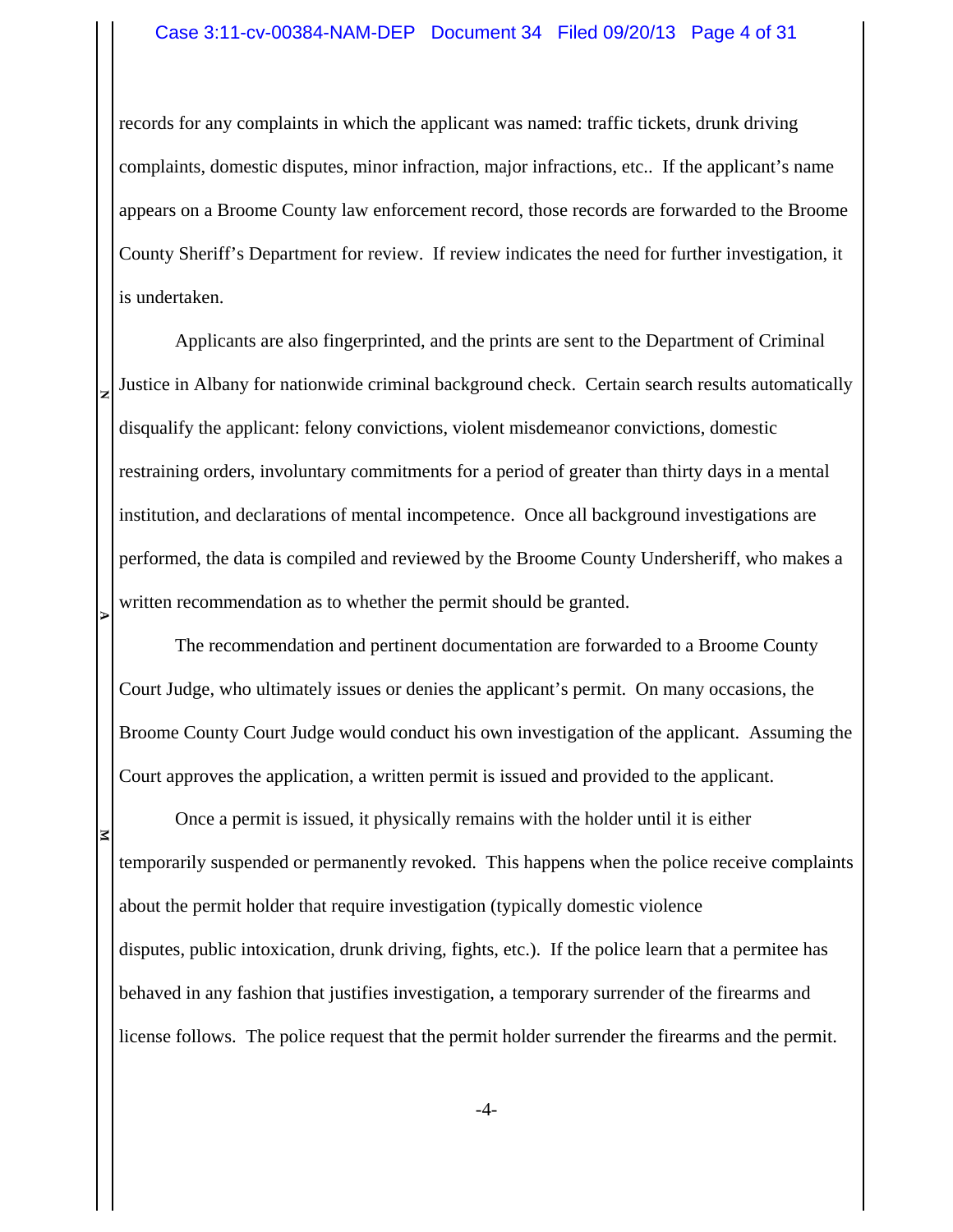### Case 3:11-cv-00384-NAM-DEP Document 34 Filed 09/20/13 Page 5 of 31

Both remain with the police until the investigation is completed. If no grounds exist to retain the firearms and the license, they are returned. If the investigation reveals that the license should be revoked, the police request a "take away" order from the court. If granted, the license and firearms remain with the BCSD.

The Broome County Sheriff's Department Civil Division is automatically copied on all restraining orders issued by the Broome County Family, Civil and Criminal Courts. The civil division reviews the TROs daily to see if a permit holder is involved. If so, an application for a "take away" order is automatically sent to the judge issuing the restraining order. When a permit is permanently revoked, the permit and the firearms stay with the Sheriff's Department. The firearms owners are given an opportunity to sell the arms to another licensed dealer or permit holder. If they are not sold, the arms are destroyed.

**N**

**EXECUTE 2** 

Prior to his deposition in this case, Undersheriff Alex Minor located and reviewed Mr. Wong's un-redacted firearms permit application. Undersheriff Minor found nothing in the application (or its completed and returned records) that constituted a "red flag" sufficient to deny the application. Mr. Wong applied for a restricted carry firearms permit in Broome County on June 26th, 1996. That application was granted, and on June 2nd, 1997 Mr. Wong was issued a Broome County restricted carry firearms permit, license #C18839R. In the twelve-year interim leading up to April 3, 2009, no criminal or other complaints about Mr. Wong were ever received by the BCSD. Exhibit S at 53-60. The only incident involving Wong or his family is when Wong's sister called the BCSD to report a suspected break-in at their home. The police investigated and concluded that no one had broken into the home.

Mr. Wong's restricted carry permit was never suspended or revoked prior to his death.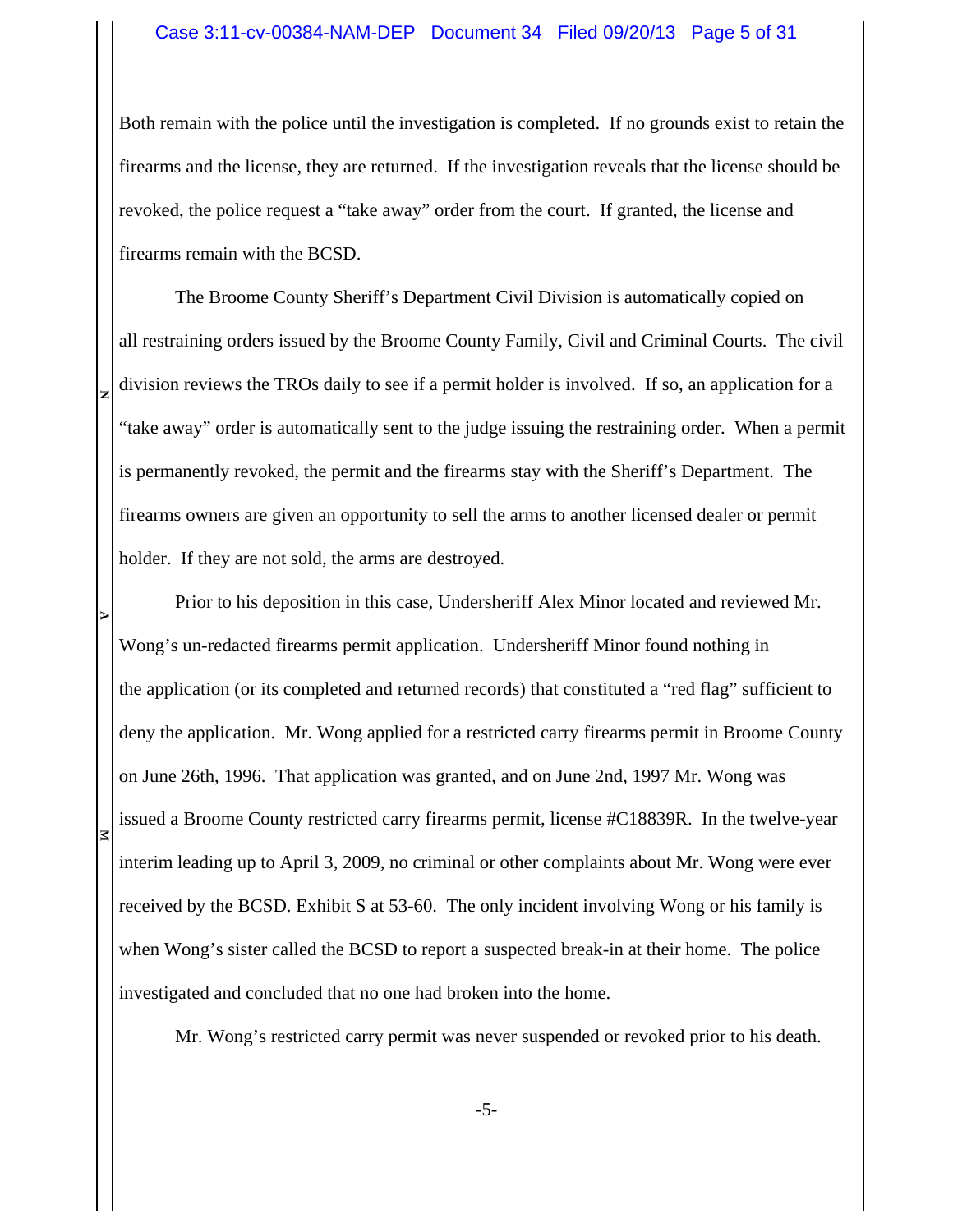Gander Mountain employee David Henderson confirmed that Wong's permit was valid at the time of the firearms sales to Wong. Henderson knew Wong's permit was valid because Wong was in physical possession of the permit when he needed to present it. Had the permit been suspended, revoked, or under investigation for the same, Mr. Wong wouldn't have had it in his possession. Similarly, Undersheriff Minor confirmed that Wong's permit was valid at the time of the shootings, because it was in his possession at that time. Had the license been suspended or revoked it would have been physically taken from him.

**N**

**EXECUTE 2** 

In New York the process of selling a firearm involves several steps. The process starts when a potential buyer visits a store that sells firearms, displays a valid firearms permit, and then selects a firearm he/she is interested in buying. The buyer must present a valid permit before he/she is permitted to touch a firearm. Once the buyer selects the desired firearm, the completion of a Bureau of Alcohol Tobacco and Firearms ("BATF") Form 4473 begins. All firearms sellers in the United States are required to fill out a BATF form 4473 for each firearm sold. The purpose of the 4473 form is to allow for the traceability of the subject firearm by law enforcement. The 4473 form is not completed in its entirety in a single sitting: certain sections of the form are completed when the firearm is purchased, and the remaining sections are completed when the firearm is actually transferred. The information on the 4473 form is provided by both the buyer and the seller of the firearm in question. Firearms buyers are required to provide accurate identifying information on questions 1 through 10 in "Section A" of the 4473 form. They are also required to provide correct answers concerning their background in response to questions 11a through 12 on "Section A" of the 4473 form. Firearms sellers are required to provide specific identifying information about the gun being sold, as well as the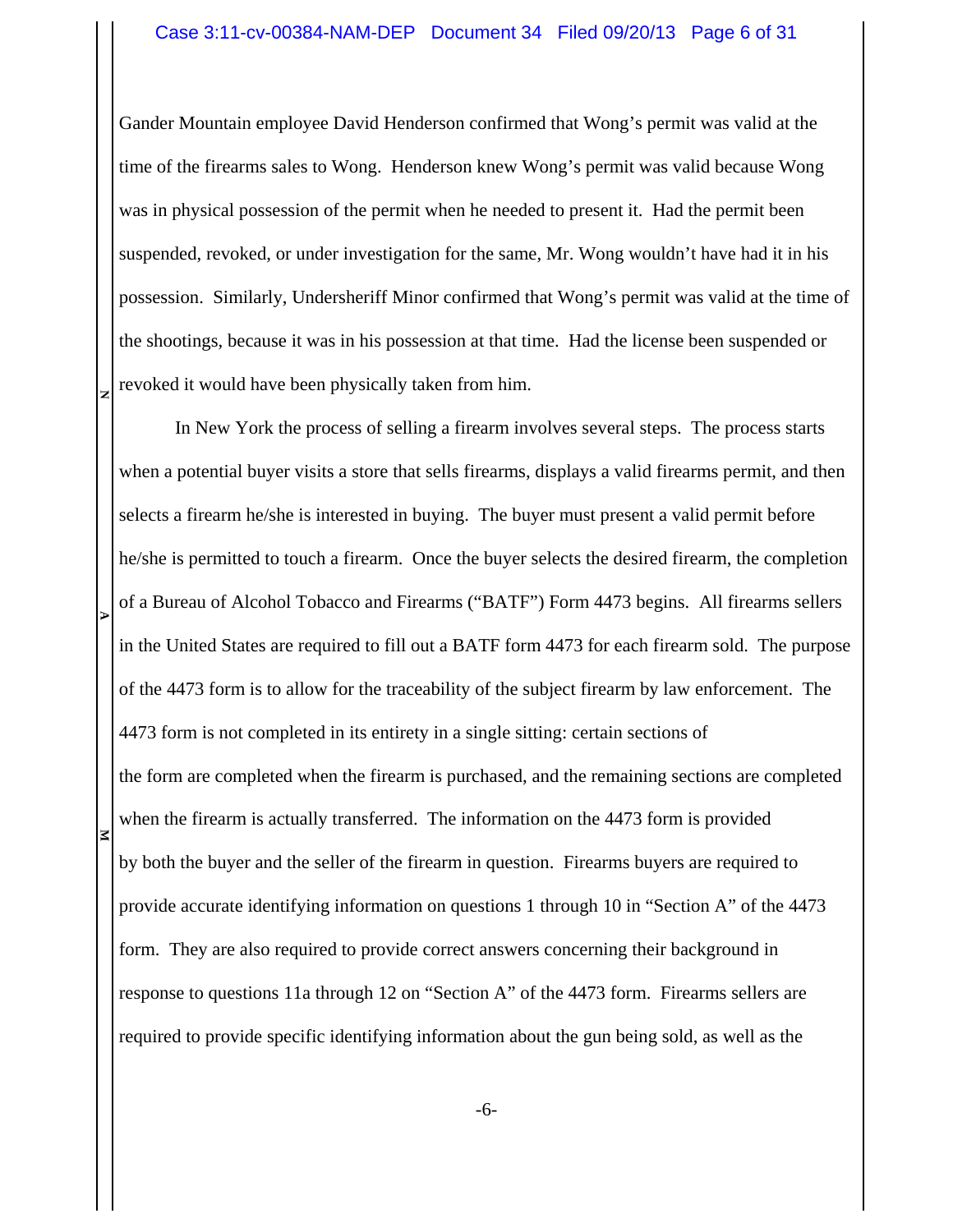individual(s) who participate in the sale.

**N**

**EXECUTE 2** All firearms buyers must pass a criminal background check as a pre-requisite to the sale. As part of filling out a 4473 form, the seller must request that a criminal background check be performed on the buyer. The results of that check must be documented on the 4473 form by the seller. In New York, these background checks are conducted by the FBI using the National Instant Criminal Background Check System (commonly called the "NICS" system). FBI NICS investigators will provide the seller with either a "deny," "proceed," or "delay" response. A "deny" response means that the sale cannot go forward under any circumstances and is immediately terminated. A "proceed" response means that the buyer has passed the FBI's background check, and the sale can immediately proceed. A "delay" response means that the FBI wishes to investigate the buyer further before issuing a response of "proceed" or "deny." In the event of a "delay" response, the sale of the firearm must wait until either a "proceed" response is received by the seller, or three (3) business days pass from the date the background check was first requested without a NICS response being received.

In the case of a "delay" response, the FBI will typically contact local police and request additional investigation(s) on the buyer. The three-day waiting period triggered by "delay" responses is intended to accommodate these additional investigations. When a "delay" response is received, the local Broome County investigation process is essentially the same as when an individual is applying for a firearm permit: the BCSD requests that all other law enforcement agencies in Broome County conduct a renewed "internal" background check on the potential buyer. All Broome County law enforcement agencies again search their records for any complaints in which the applicant was named: traffic tickets, drunk driving complaints, domestic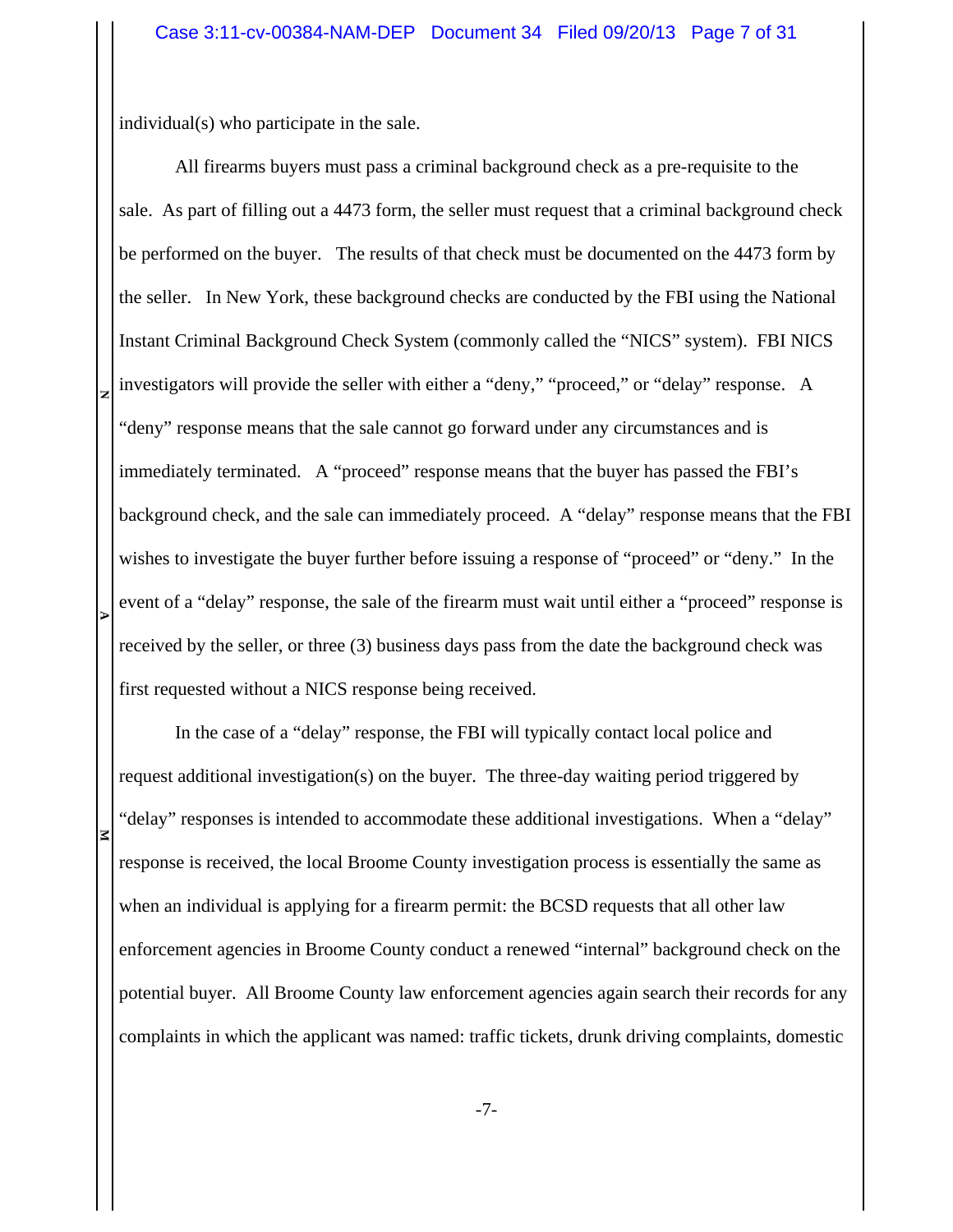### Case 3:11-cv-00384-NAM-DEP Document 34 Filed 09/20/13 Page 8 of 31

disputes, minor infractions, major infractions, etc.. If the buyer's name appears on a Broome County law enforcement record, those records are forwarded to the BCSD for review. If review indicates the need for further investigation, it is undertaken.<sup>1</sup>

If the additional investigation produces a "deny" response, that is communicated to the seller, who in turn advises the potential buyer that the sale cannot proceed. Once the seller receives a "proceed" response, the purchaser pays for the firearm and the seller provides the buyer with his/her Bill of Sale. In Broome County, the buyer must then give the Bill of Sale and his original firearms permit to the BCSD in order to obtain local permission to buy the firearm. The BCSD fills out an amendment form and issues a coupon. The coupon is sent to a Broome County Court judge for signature. Once signed, the coupon is returned to the BCSD. Once a coupon is issued, a description of the firearm is physically added to the buyer's permit.

**N**

**EXECUTE 2** 

1

Until local permission to purchase the firearm is obtained and the buyer's permit is amended, the firearm itself remains in the seller's store. However, once a coupon is issued and the buyer's permit is amended, the buyer will take both documents back to the seller. After the seller verifies the information on the coupon and the license, the remaining sections of the 4473 form are completed. Provided the 4473 form is filled out correctly, the firearm is transferred to the buyer, who takes physical possession of it. At this point the sale and transfer of a firearm is complete.

Gander Mountain trains its employees extensively on how to safely and legally sell

When Gander Mountain receives a "delay" response, it has a policy of waiting at least eight (8) days from the date it requests a NICS check before taking the next step in the sale process. In the Johnson City store, where Wong purchased the pertinent firearms in this case, the policy was to wait ten (10) days to receive a NICS response before proceeding with the transfer.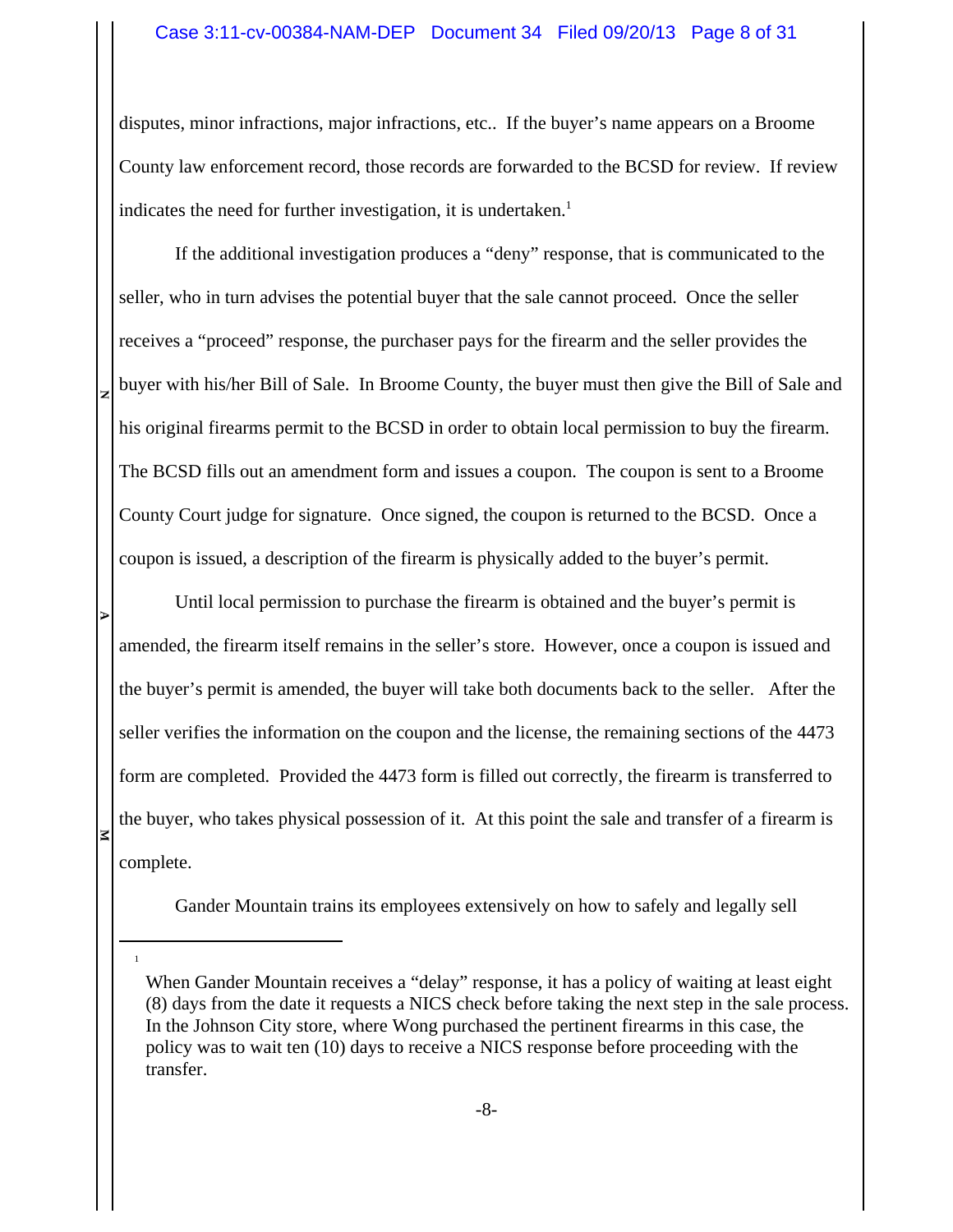### Case 3:11-cv-00384-NAM-DEP Document 34 Filed 09/20/13 Page 9 of 31

firearms. Initially, Gander Mountain's training was focused on written materials disseminated by the company. However, Gander Mountain later utilized a computer-based training program called "3.5." The program focuses on how to properly fill out a 4473, and the various issues surrounding this process. There is also a video component to the program. 3.5 is a chapter-based program that requires trainees to pass a test at the end of each chapter before continuing to the next. Updates are circulated by Gander Mountain whenever there is a change in the law. Gander Mountain employees are also given annual refresher courses.

**N**

**EXECUTE 2** 

After successfully completing the 3.5 computer course, Gander Mountain trainees are provided with on-the-job experience that consists of being "glued to the side" of a more experienced associate. After a suitable period of observation, trainees are then allowed to make sales on their own. Gander Mountain utilizes a "second check" policy that requires one gun department employee to review a 4473 form filled out by another employee for completeness and accuracy. Gander Mountain employees are trained to suspect and avoid "straw sales" of firearms. A straw sale is the purchase of a firearm by a qualified buyer made on behalf of an unqualified individual. In addition, Gander Mountain trains its employees that they have wide discretion to refuse firearms sales to any potential buyer they deem unsuitable. Circumstances under which sales can be declined include straw sales, intoxicated customers seeking to buy firearms, customers who appear mentally unstable, or customers who become belligerent in the store. This discretion is not limited to any particular reason, but can be based on any reason at all. If a Gander Mountain employee feels that a buyer is inappropriate, the employee can decline a sale or terminate it at any time.

Gander Mountain employees face no employment repercussions if a sale is refused.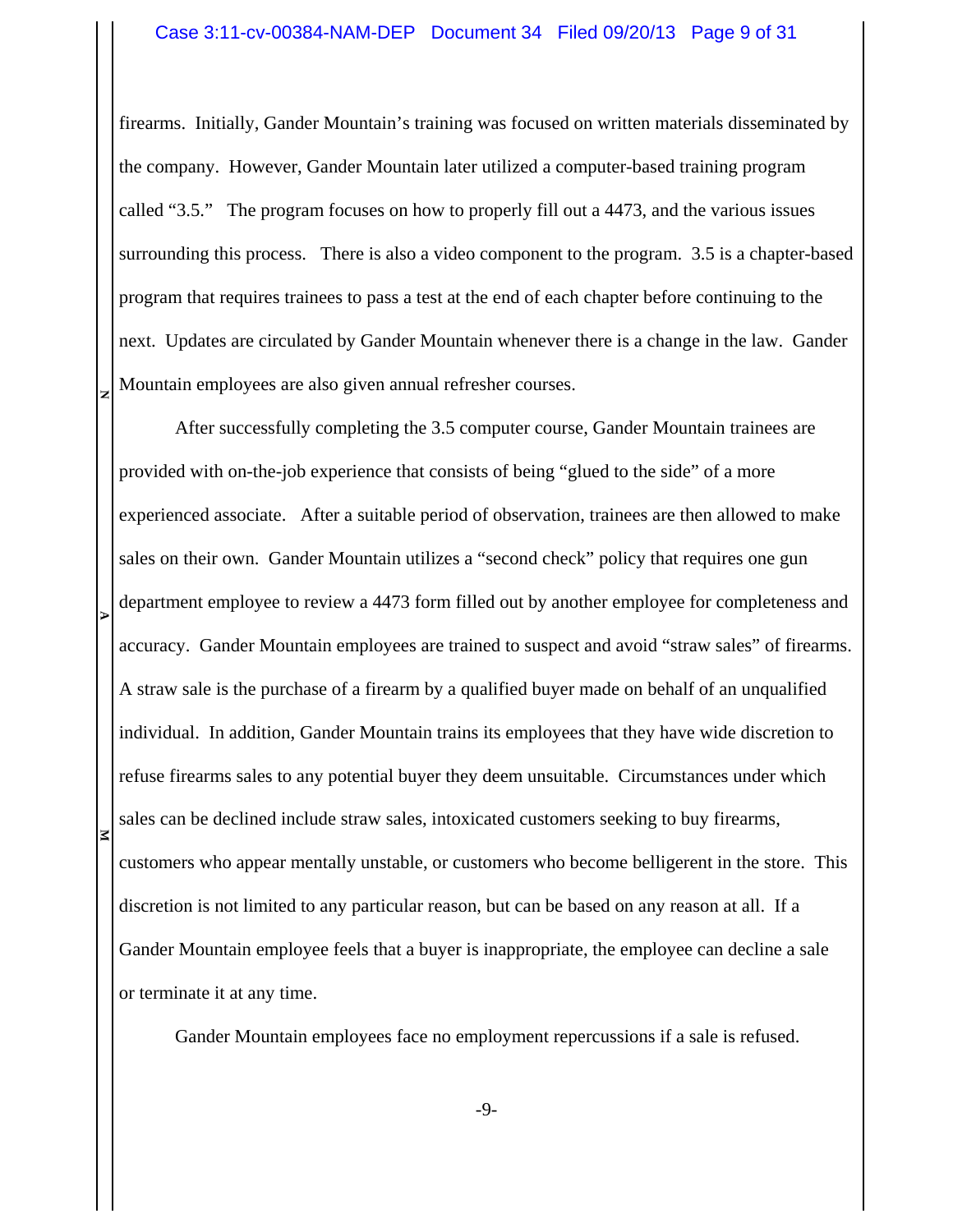However, Gander Mountain trains its employees to always involve another employee in the refusal decision. As a practical matter, this happens in any event since the frustrated buyer invariably demands to speak to a manager after being told he can't buy a firearm. As a result, there is always "more than one set of eyes" on the refusal decision.

Over the course of several years, Jiverly Wong bought seven (7) different firearms from dealers in Owego, Endicott and Johnson City, New York. Mr. Wong sold five (5) of these firearms back to various firearms dealers. These dealers included Ben's Gun Shop in Owego, New York, McLains Sport Goods in Endicott, New York, West Endicott Arms in Endicott, New York, and the Gander Mountain Store in Johnson City, New York. Two (2) firearms were recovered from the scene of Mr. Wong's shooting rampage: a Beretta 92 FS 9mm pistol (serial number BER403241) and a Beretta PX4 Storm .45 caliber pistol (serial # PKO7133). Mr. Wong purchased these firearms at Gander Mountain's Johnson City store.

**N**

**EXECUTE 2** 

Wong paid for the Beretta 92 FS 9mm pistol ("the 92 FS") on March 7, 2008. Prior to this sale, the 92 FS had been shipped to Gander Mountain's Johnson City store from its store in Fredericksburg, Virginia. On March 7, 2008, Gander Mountain requested a NICS check on Mr. Wong in connection with the sale of the 92 FS. On March 9, 2008, Gander Mountain received a "proceed" response from the FBI authorizing the sale of the 92 FS. Wong obtained the written permission of the Broome County Court to purchase the 92 FS on March 18, 2008. He subsequently had the 92 FS added to his restricted carry permit. The 92 FS was transferred to Wong by Gander Mountain on March 21, 2008.

Wong paid for the Beretta PX4 Storm pistol ("the PX4") on January 30, 2009. Prior to this sale, the PX4 had been shipped to the Gander Mountain's Johnson City store from firearms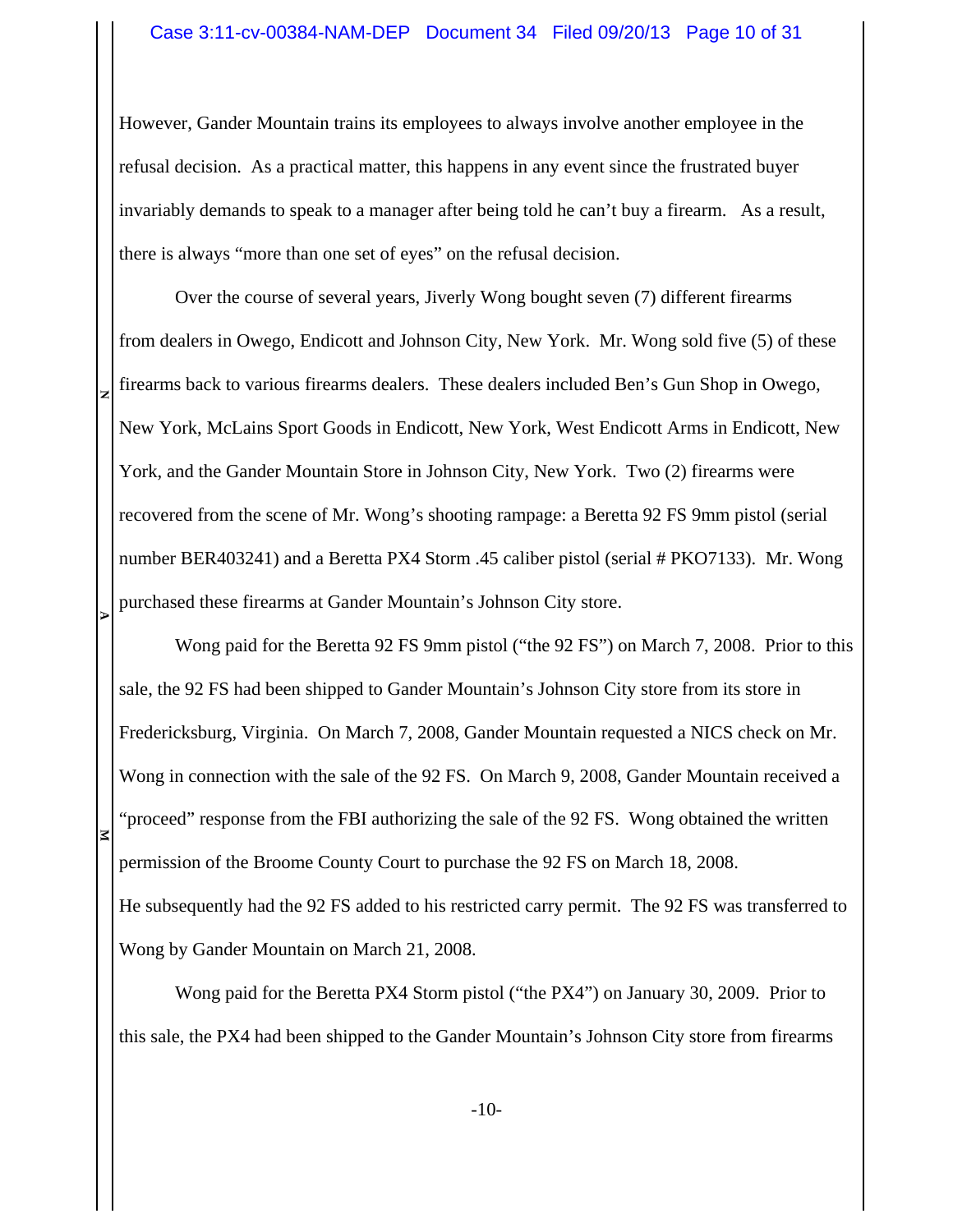distributor and FFL holder Bill Hicks & Co., located in Minneapolis, Minnesota. Gander Mountain initially requested a NICS check on Mr. Wong in connection with the sale of the PX4 on January 30, 2009. On February 1, 2009 Gander Mountain received a "proceed" response from the FBI. Wong obtained the written permission of the Broom County Court to purchase the PX4 on February 12, 2009. Mr. Wong subsequently had the PX4 added to his restricted carry permit. For reasons that are unknown, Mr. Wong did not return to Gander Mountain's Johnson City store to finish the PX4 transaction until March 11, 2009. Since this was more than thirty (30) days after the 4473 form was initially filled out and the NICS check was requested, a new 4473 form had to be filled out, and a new background check had to be completed. Accordingly, on March 11, 2009 the original 4473 form for the PX4 was voided, and a new 4473 form was started. On March 11, 2009, Gander Mountain requested a second NICS check in connection with the sale of the PX4. Gander Mountain received a "delay" response to this second request. The delay response indicated that the PX4 could be transferred by March 17, 2009 in the event no further NICS response was received by that date. Gander Mountain did not receive any further response from NICS by March 21, 2009. On March 21, 2009, Gander Mountain transferred the PX4 to Mr. Wong. The transfer took place ten (10) days after the second NICS check was requested by Gander Mountain.

**N**

**EXECUTE 2** 

The identifying information provided by Mr. Wong on the 92 FS 4473 form was accurate. Mr. Wong correctly answered the questions about his background on the 92 FS 4473 form. The information provided by Gander Mountain on the 92 FS 4473 form complies with the Gun Control Act of 1968, 18 U.S.C. § 921 et seq.. The identifying information provided by Mr. Wong on the PX4 4473 form was accurate. Mr. Wong correctly answered the questions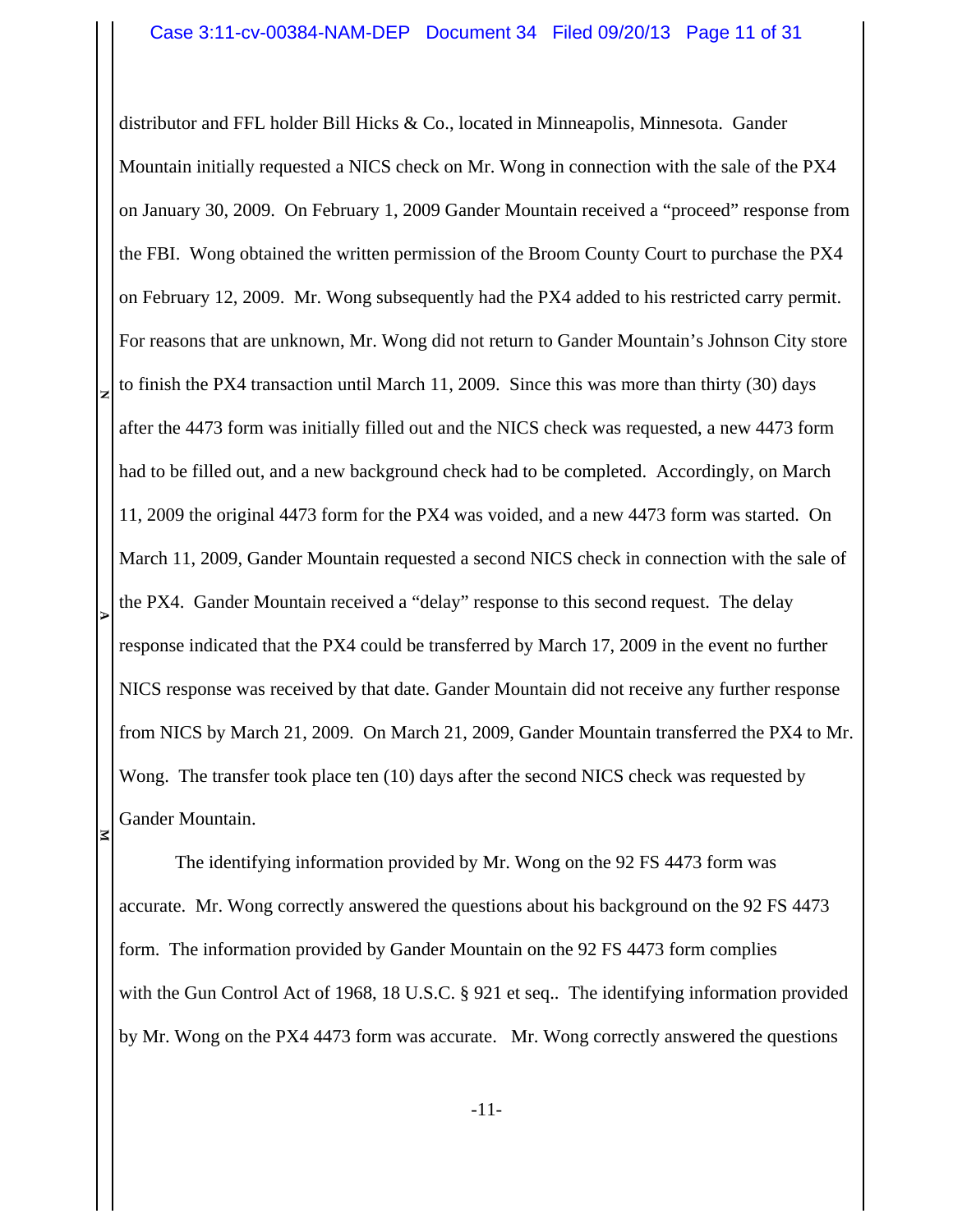about his background on the 4473 form for the PX4. The information provided by Gander Mountain on the PX4 4473 form complies with the Gun Control Act of 1968, 18 U.S.C. § 921 et seq.

Layla Salman Khalil was taking an English course inside the ACA on the morning of April 3, 2009. Ms. Khalil and Jiverly Wong did not know each other at the time of the shootings. At the time of the shootings, Ms. Khalil was unarmed and defenseless. Ms. Khalil did nothing to provoke Mr. Wong. In shooting Ms. Khalil, Mr. Wong acted as the initial aggressor and his shooting of Ms. Khalil was without factual justification Mr. Wong's shooting and killing of Ms. Khalil were criminal acts.

**N**

**EXECUTE 2** On April 1, 2011, plaintiff Samir Muhammad Al-Salihi, acting as an individual person and as representative of the estate of Mr. Khalil, filed a summons with notice and complaint against Gander Mountain in the Broome County Supreme Court. Plaintiff's action seeks to impose civil liability upon Gander Mountain for its sale of the PX4 and the 92 FS pistols to Wong and seeks to recover monetary damages in the amount of \$3.5M based on Wong's criminal use of the PX4 and 92FS pistols at the ACA on April 3, 2009. Plaintiff's complaint alleges that: 1) in 2008 and 2009 JiverlyWong purchased firearms from Gander Mountain; 2) prior to and at the time of these sales Wong exhibited behavior indicating that he was "mentally unstable, angry, upset, aggressive…and likely to use the weapons in a manner involving unreasonable risk of physical injury to others; 3) Wong had encounters with Gander Mountain employees during which he cursed at them, and was so "difficult" that Gander Mountain employees needed help from other employees to assist him. Plaintiff alleges that these events should have put Gander Mountain on notice that Wong was dangerous, and that Gander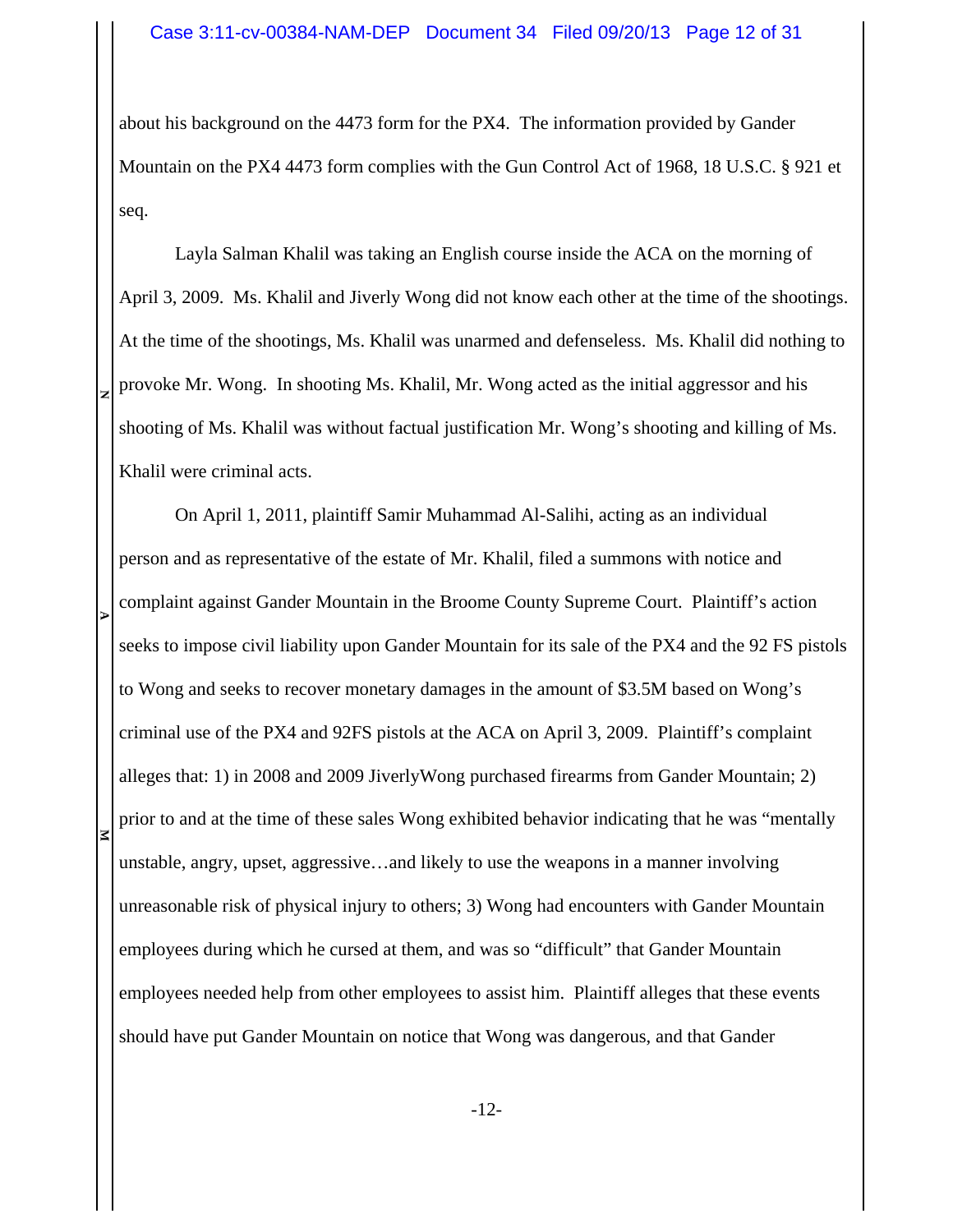Mountain's sale of the weapons constitutes negligent entrustment. According to plaintiff, Gander Mountain is liable for selling firearms to Wong, an individual who was clearly unfit to possess them.

**NEXECUTE 2** On June 9, 2011, Gander Mountain propounded interrogatories upon the plaintiff seeking, inter alia, the date(s), time(s) and location(s) of Wong's allegedly threatening behavior; specific description(s) of the behavior Wong engaged in showing he was "aggressive, mentally unstable and threatening"; and the identities of the Gander Mountain employees who witnessed all such behavior. On September 20, 2011, plaintiff responded to Gander Mountain's interrogatories. In response to Gander Mountain's demand for the date(s), time(s) and location(s) of Wong's allegedly threatening behavior, plaintiff's counsel claimed a lack of knowledge and a resulting need for further discovery. Otherwise, plaintiff's counsel generally identified the only locations of Mr. Wong's alleged conduct as the being "Gander Mountain store in Johnson City" and the "Broome County Library." In response to Gander's demand for specific description(s) of the threatening behavior Wong engaged in, plaintiff's counsel claimed it was "impossible" to respond without further discovery. Otherwise, plaintiff's counsel claimed that Wong "acted in an angry manner," or "used aggressive language," or became "obviously upset and angry" with Gander Mountain employees. Plaintiff's counsel failed to specify any date(s), time(s), location(s), or other participant(s) to these episodes besides Mr. Wong. Likewise, plaintiff's counsel failed to identify with any particularity the specific manner in which Wong behaved toward or interacted with any Gander Mountain employee(s) such that Gander Mountain should have been put on notice that Wong posed a risk of harm. In response to Gander Mountain's demand for specific the identities of the employees who witnessed all such threatening behavior by Jiverly Wong,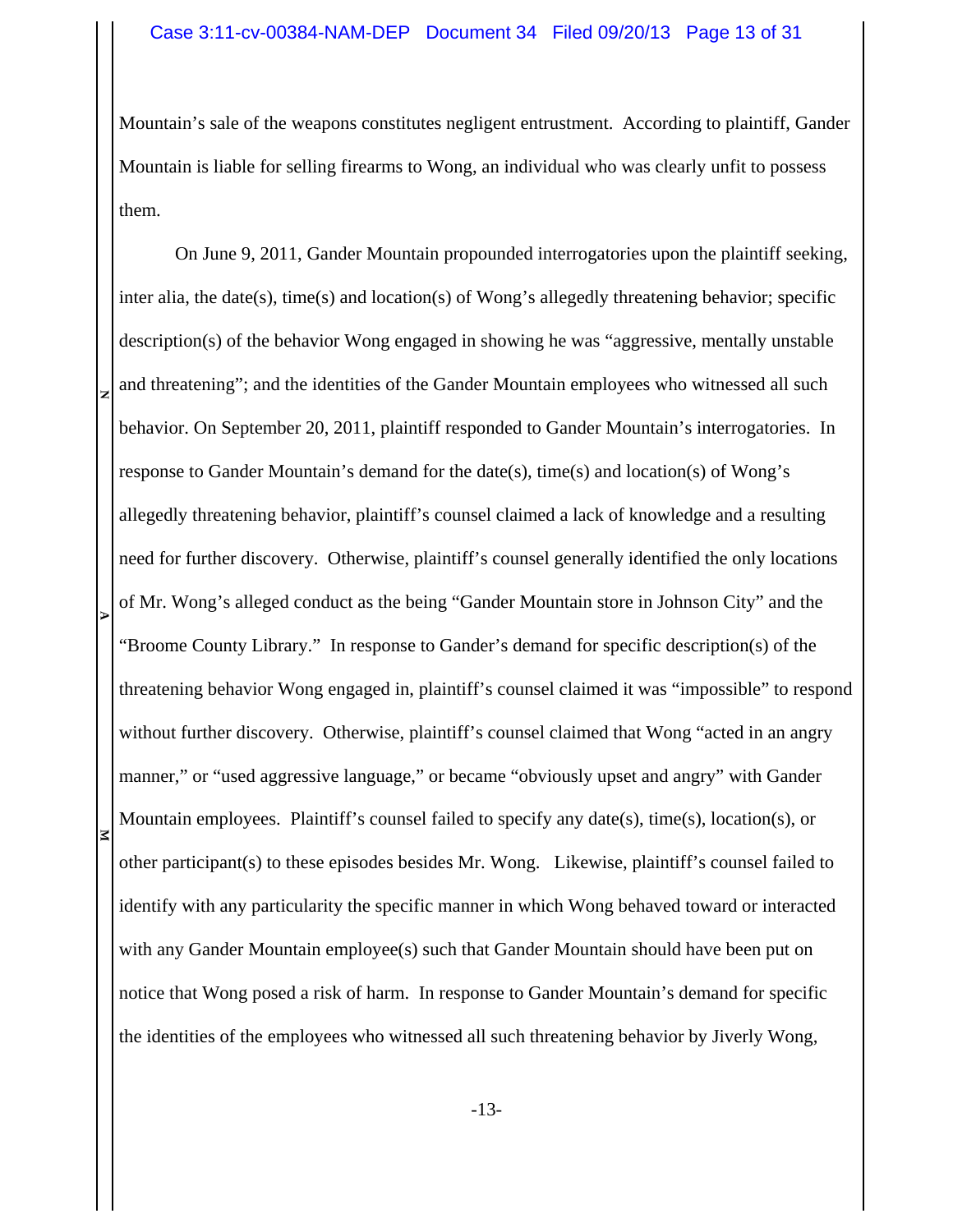plaintiff's counsel identified only David Henderson and James Bedrin. However, plaintiff's counsel failed to identify the date(s), time(s), or location(s) of any interactions between Wong, Henderson and/or Bedrin. He also failed to identify with any particularity the specific manner in which Wong interacted with Henderson and/or Bedrin such that Gander Mountain should have been put on notice that Wong posed a risk of harm.

**NEXECUTE 2** Following receipt of the plaintiff's initial discovery responses, present and former Gander Mountain employees were deposed, including James Bedrin, David Henderson, Benjamin Clute and Kevin McKown. Henderson, Clute and Bedrin all testified about their interactions with Mr. Wong inside and outside of Gander Mountain's Johnson City Store. Gander maintains surveillance video in all of its stores, and was able to isolate clips of Wong in the Johnson City store prior to the shootings. Following the completion of these depositions, defense counsel wrote to plaintiff's counsel requesting that his responses to Gander Mountain's interrogatories be supplemented. Plaintiff's counsel failed to supplement his interrogatory responses as requested. On or about June 21, 2012, counsel for Gander Mountain propounded detailed requests for admissions on plaintiff's counsel. Plaintiff's counsel failed to respond to Gander Mountain's requests for admissions.

Gander Mountain's surveillance cameras captured footage of Mr. Wong inside the Johnson City store on different occasions. The video clips show Mr. Wong standing calmly at the gun counter in the Johnson City store, speaking with various Gander Mountain employees and inspecting firearm(s). The clips also show numerous customers walking byWong and standing right next to him; neither his presence nor his behavior provoke any visible reaction in these customers. At no time does Mr. Wong behave in an agitated manner on video. At no time does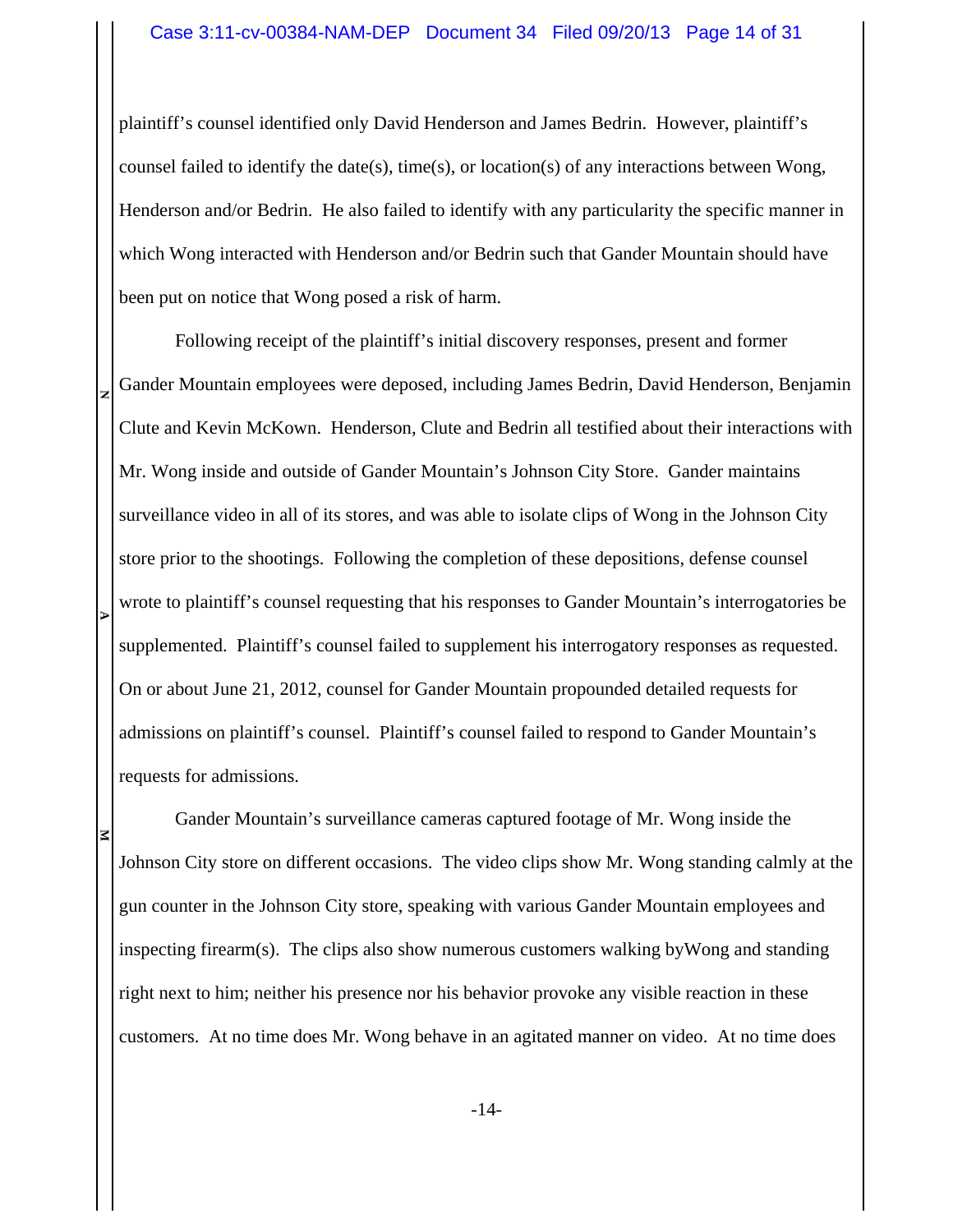Mr. Wong behave in an angry manner on video. At no time does Mr. Wong behave in a threatening manner on video. At no time does Mr. Wong behave in an aggressive manner on video.

Wong was well-known to Gander Mountain employees Bedrin, Clute and Henderson. Mr. Wong was a "regular" in the firearms department. He was a quiet man who frequently visited the store, was always by himself, and never caused trouble while on the premises. Wong was a Vietnamese immigrant who spoke English as a second language. Wong had difficulty speaking and understanding English clearly. Clute and Bedrin seemed to understand Wong the best, and they therefore dealt with him most often.

Mr. Bedrin was employed by Gander Mountain for approximately 3.5 years and during this time Bedrin personally interacted with Wong between twenty (20) and fifty (50) times although he saw Wong in the store more times than this. One of Mr. Bedrin's titles was ammunition specialist. In this context, he personally dealt with Wong "dozens and dozens" of times. Bedrin also dealt with Wong when he wished to buy a firearm, although much less frequently than when he helped Wong purchase ammunition. At no point in time during any of these instances did Wong ever behave in a manner that Mr. Bedrin felt was threatening, potentially violent, or otherwise unusual.<sup>2</sup>

2

**EXECUTE 2** 

**N**

A: Absolutely not.

(continued...)

During his deposition transcript, Bedrin gave the following testimony concerning his observations of Wong's behavior:

Q: Now, during the time that Mr. Wong was in the store with you and you personally interacted with him, did he ever behave in a way that led you to think he was threat of harm to himself?

A: Absolutely not.

Q: Different question. At any time when he was in the store and you were dealing with him, did he ever behave in a way that led you to think he was a threat of harm to others?

Q: Did he ever voice to you or while you were in his presence to another person, that he was going to harm himself with a firearm he was purchasing from Gander Mountain?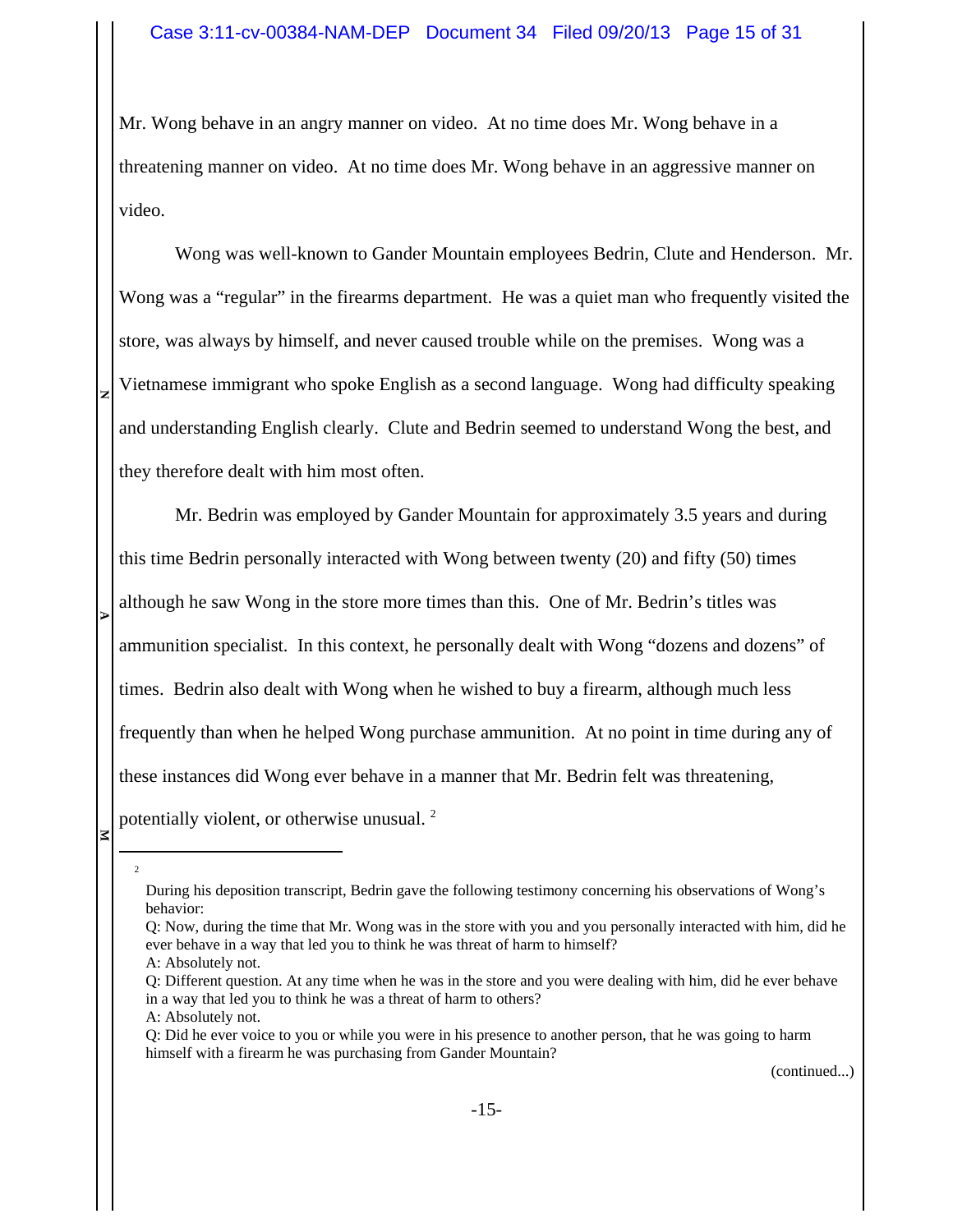**NEXECUTE 2** Mr. Henderson was employed by Gander Mountain from August 2006 to December 2006 as a part-time salesman in the Gun Department. He became a full-time employee in January 2007, and continued in that capacity until April 2009. Mr. Henderson's employment was terminated for violations of GM's policy regarding unauthorized communications with news media. Henderson testified that he understood and agreed with his termination. Mr. Henderson clearly recalled his interactions with Jiverly Wong. He dealt with Mr. Wong in the GM store on three (3) separate occasions. In addition, Henderson had a very, very brief encounter with Wong at a local Wegman's Supermarket. At all times during these interactions, Wong was alone. Henderson's first interaction with Mr. Wong was when Wong came to the store to buy a handgun. Henderson could not recall the make, model, or caliber of the firearm Wong wanted to purchase. At this time, Wong had a valid permit. He selected the firearm he wanted, handled it, and asked Henderson some questions. Although the 4473 form was not completely filled out, Wong did provide certain information. Henderson recalled noting to Wong that he (Wong) was not Vietnamese. Henderson said that Wong appeared to be "touched" by Henderson's observation. Henderson believed that Wong was Korean or possibly Chinese. Wong told Henderson that he'd been discriminated against in Vietnam his whole life because he was not Vietnamese. Wong seemed to appreciate the fact that Henderson noted his

*See* Deposition Transcript of James Bedrin, pp. 34-36.

 $2$ (...continued)

A: No, absolutely not.

Q: Did he ever, while either in your presence or to you personally, indicate that he was going to harm anybody else with a firearm he was either purchasing or transferring from Gander Mountain? A: No, absolutely not.

Q: I want you to look back on all your interactions with Mr. Wong in the store, did he ever behave in a way that led you to think, for any reason whatsoever, that you should not allow this man to buy a firearm? A: No.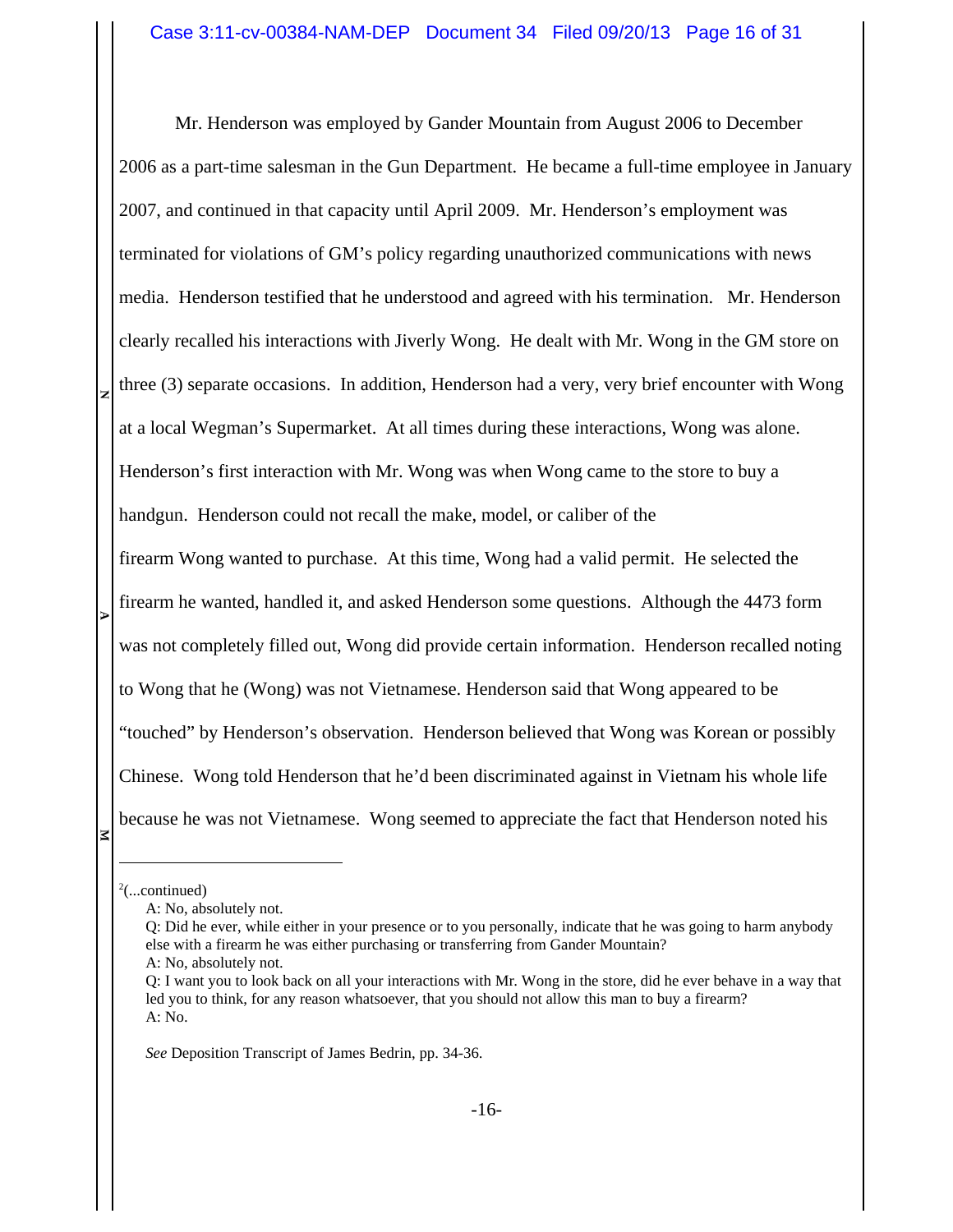### Case 3:11-cv-00384-NAM-DEP Document 34 Filed 09/20/13 Page 17 of 31

national origin did not appear to be Vietnamese. This first episode with Wong was very brief, and at no time during it did Wong display any kind of behavior that was unusual, threatening, or indicative of a potential threat to himself or others.

Henderson's second interaction was when Mr. Wong later returned to buy a different gun. Wong said he'd changed his mind regarding his initial purchase, and now wanted to buy a different firearm. The purchase of an additional firearm while a single firearm transaction was pending is against Gander Mountain's company policy, and Henderson advised Wong of this. Wong said something to Henderson in response that Henderson couldn't understand. Henderson asked Mr. Wong to repeat himself, and Wong did so, verbatim. Unfortunately, Henderson still could not understand what Wong was saying and, again, asked Wong to repeat himself.

**N**

**EXECUTE 2** 

Wong then became frustrated, displaying what Henderson called a momentary "flash," and "anger borne of frustration." Henderson offered to find someone else who could help Wong, and Wong immediately calmed down. This entire exchange lasted less than five (5) minutes. Henderson eventually passed Wong off to James Bedrin and Randy Hilligus for further assistance. Hilligus and Bedrin helped Mr. Wong while Henderson went on to help other customers. This second episode was, again, very brief, and at no time during it did Wong display any kind of behavior that was unusual, threatening, or indicative of a potential threat to himself or others.

Later, Henderson commented about this second occurrence to the local press. Shortly after the shootings Mr. Henderson received a call from a Binghamton Press and Sun Bulletin reporter. He was questioned about Wong's firearms permit, and whether he knew Wong. He told the reporter "off the record" about the second interaction previously described: that Wong had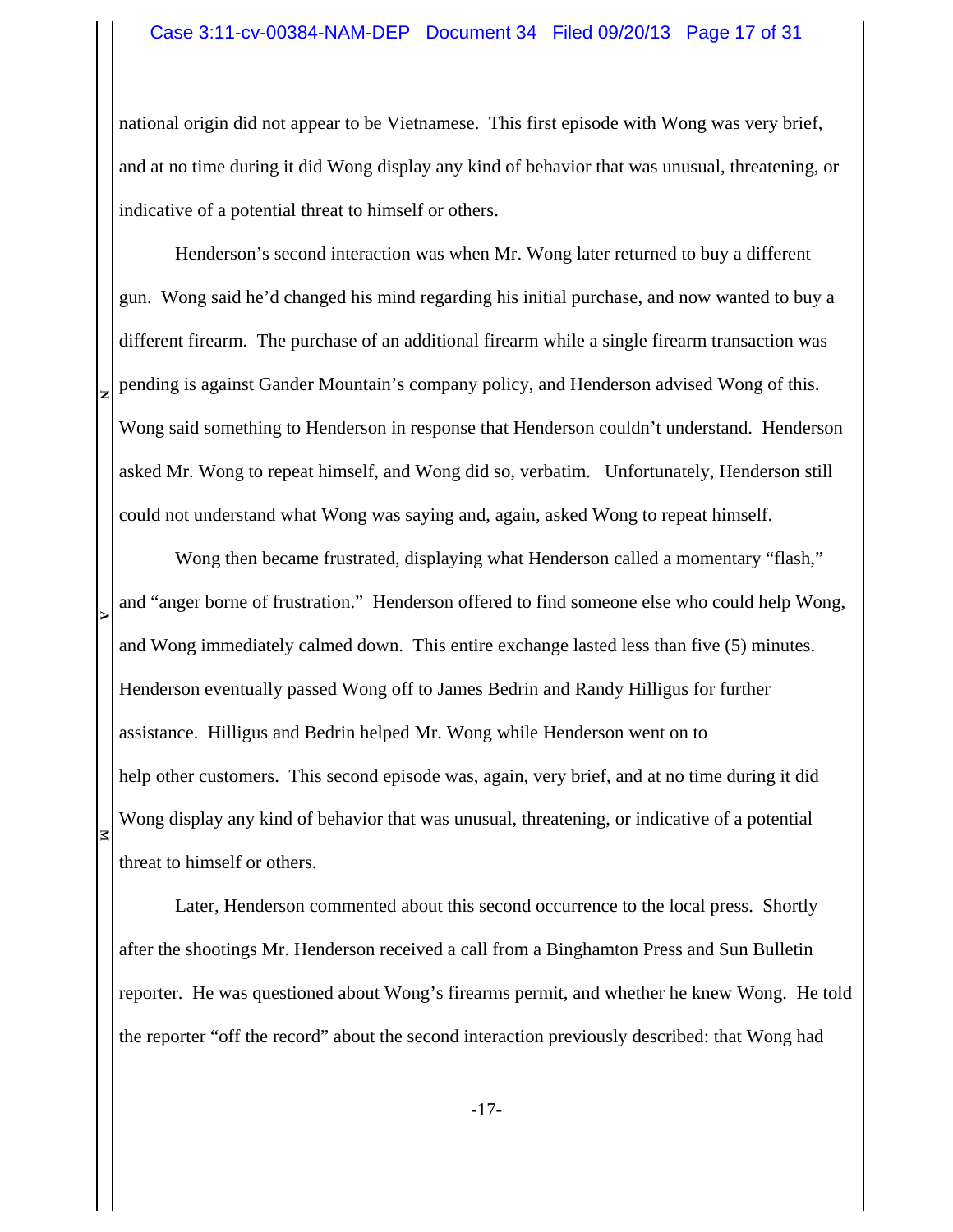### Case 3:11-cv-00384-NAM-DEP Document 34 Filed 09/20/13 Page 18 of 31

briefly gotten mad at him once while discussing a firearm, and that because of language difficulties, he had to pass Mr. Wong off to another employee. Henderson knew at the time that his speaking to the reporter was a violation of Gander Mountain policy, and that he risked his own termination by doing so. Mr. Henderson described his own actions this way: "I knew what I was doing was wrong and there was a chance I could be terminated for it…" By the next day he was getting calls from major media outlets like the New York Post and the Associated Press. Henderson felt he'd been "thrown under the bus" by the BPSB reporter, who completely mischaracterized what he'd said.

Henderson's third interaction with Wong occurred when Wong returned to the store to pick up a firearm he'd previously purchased. He presented the local approval coupon to Henderson, and Henderson went into the back vault to find the firearm. He couldn't find it right away. After searching for some time, he returned to the customer counter to discover that Benjamin Clute had already retrieved the firearm and was working with Wong to finish the purchase. This last episode, like the others, was very brief. At no time did Wong display any kind of behavior at was unusual, threatening, or indicative of a potential threat to himself or others. 3

**EXECUTE 2** ₹

3

**N**

(continued...)

During his deposition, Henderson testified as follows concerning his interactions with Wong:

Q: Now, just again, during this entire time, from start to finish…did Mr. Wong do or say anything in your presence that would have led you to suspect that he was a threat to himself? A: No.

Q: Did he do or say anything in any way in your presence that would have led you to suspect he was threat of harm to himself or others?

A: No.

Q: Did he issue any kind of threats?

A: No.

Q: Did he appear mentally disturbed or agitated or emotionally upset in any way? A: No.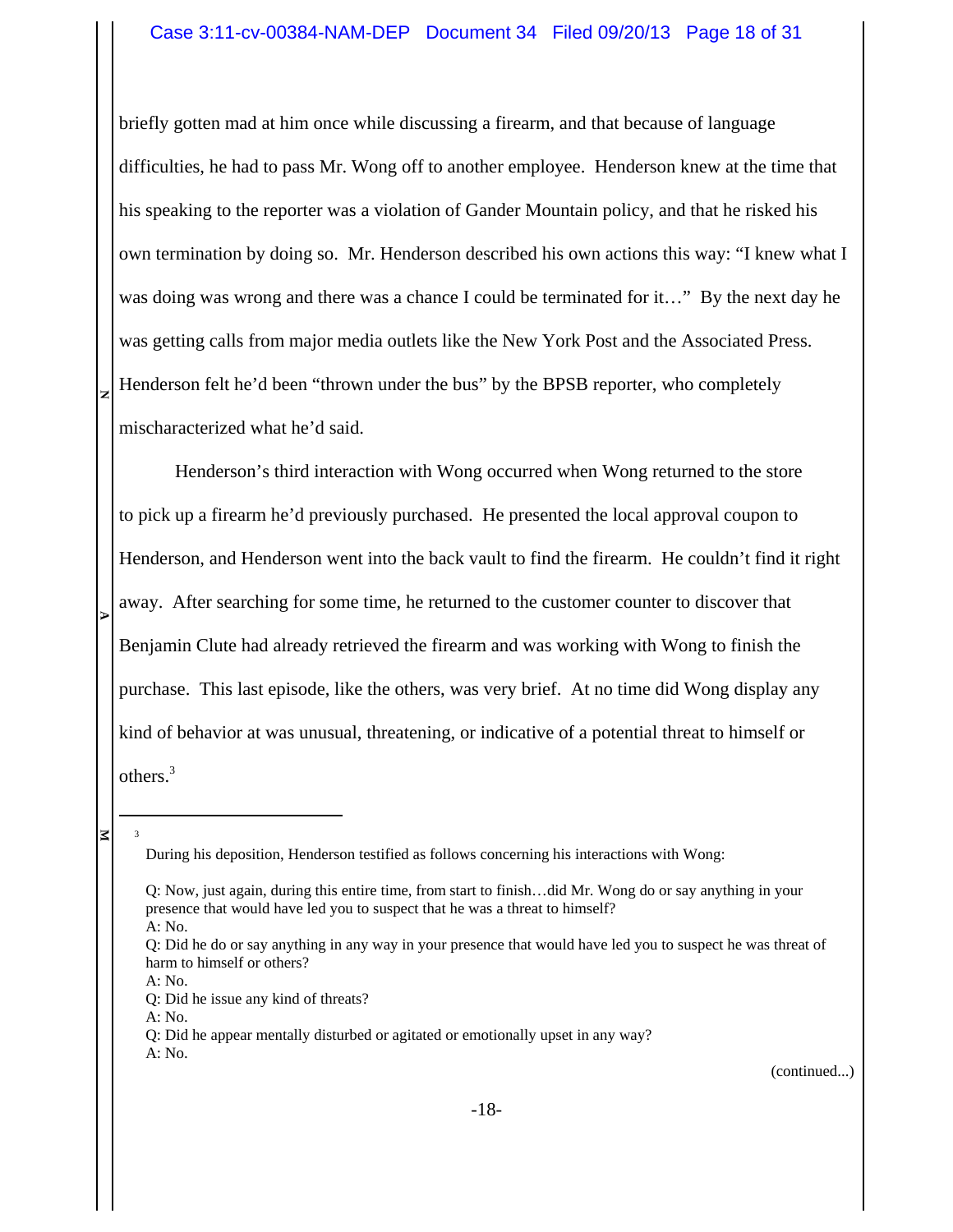## Case 3:11-cv-00384-NAM-DEP Document 34 Filed 09/20/13 Page 19 of 31

From 2006 until 2009 (the same time as he worked for Gander Mountain in Johnson City),

James Bedrin worked for the Broome County Government Security office on a part-time basis.

He was assigned security details at various public facilities, one of which was the Broome County

 $3$ (...continued)

**N**

**EXECUTE 2** 

| Q: Was there anything about his behavior in any way that would have led you, in your discretion and based on |
|--------------------------------------------------------------------------------------------------------------|
| your experience and training, to terminate that transaction then and there?                                  |
| A: No.                                                                                                       |
|                                                                                                              |

Q: Now while you were there with Mr. Wong … did any other Gander Mountain employee come up to you and say anything to you, and I'm making this up, but the example would be: there he is again, you know, watch out for this guy, he's trouble, you've got to be aware of him; anything like that? A: No.

*See* Deposition Transcript of David Henderson, at pp. 47-48.

Henderson testified that Mr. Wong's "flash of anger" lasted perhaps five seconds, and Henderson described his behavior during it as follows:

Q: How long did that last?

Q: Once you said that I'm going to get somebody else, he calmed down?

A: He literally said, okay. Yes. He was fine with whoever the next person was because I stood right there because I wanted to make sure what he was asking, that I understood.

*See* Deposition Transcript of David Henderson, at p. 57.

. . . Q: Okay. Now, at that point in time when he made clear to you, when he was voicing his displeasure, was he using foul language?

A: Not that I remember, no.

- Q: Was he using any kind of language that you perceived to be threatening?
- A: No. No.
- Q: Did he ever actually verbally threaten you at that point in time?
- A: No.
- Q: In other words, say to you, I'm going to do this or that?
- A: No. Absolutely no.

Q: Did he behave in any way during that period of time when he was upset, that very discrete period of time, did he behave in any way that would lead you to believe that he was a threat of harm to himself? A: No.

Q: Did he behave in any kind of way, either physically, verbally, any other kind of way that you could sense or observe that led you to suspect that he was a threat of harm

to others?

A: No.

Q: Had he done so at that time, what would you have done?

A: I would have terminated the conversation and the transaction, even though he had already bought the firearm, the original firearm.

Q: You had the power to do that?

A: Yes.

*See* Deposition Transcript of David Henderson, at pp. 55-56.

A: Not more than ten seconds, five seconds. Very short.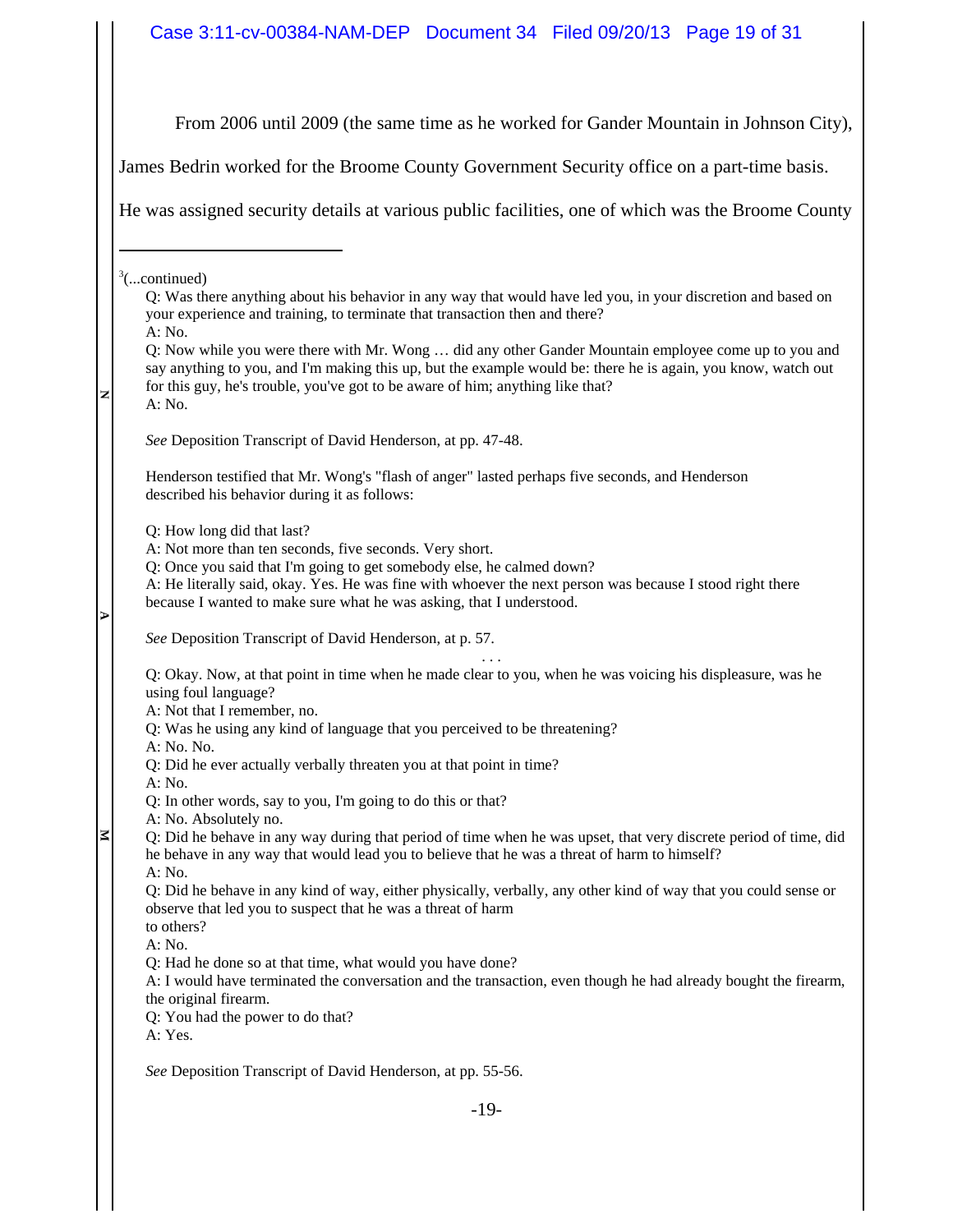Public Library. Mr. Bedrin worked evenings, and virtually every time he did security there, he would see Wong sitting at one of the computer pods. On his very first evening of work as a security guard, he and Wong had an encounter at the library that involved Wong drinking a can of soda at the computer pod. This was the very first time Bedrin ever encountered Wong. As Bedrin was making his rounds, he walked by Wong (who was sitting quietly by himself at a pod). Bedrin saw that Wong had a can of soda at the computer terminal, which was against library rules. Bedrin told Wong so, and that Wong needed to get rid of his soda. Mr. Wong turned to Mr. Bedrin and said "fuck you, I have my rights." He said this quietly: he didn't get up from his chair, gesticulate wildly, raise his voice, or otherwise cause a disturbance. Bedrin persisted, and Wong got up from the terminal, walked to a nearby garbage can, and threw the soda away. He then sat back down, and resumed working quietly at the computer. At no point were there raised voices, animated physical gestures, or any other such kind of behavior. Bedrin denied that this encounter was unusual or led him to suspect that Wong was a threat of harm to himself or others.

**N**

**EXECUTE 2** 

This was the first time Bedrin ever encountered Wong, and he would go on to have many, many interactions with him over the next three (3) years. Bedrin routinely saw Wong in the library, and they regularly acknowledged each other's presence. Bedrin saw Wong in the Johnson City store dozens of times. Their interactions were normal and polite. In fact, Bedrin suspected that Wong subsequently acted on his "best behavior" in the store because he was embarrassed about that first night in the library.

As a result of failing to respond to Gander Mountain's requests for admissions, plaintiff has made the following dispositive admissions: 1) plaintiff has no facts showing that Jiverly Wong ever issued a verbal threat of harm to anyone while he was present in Gander Mountain's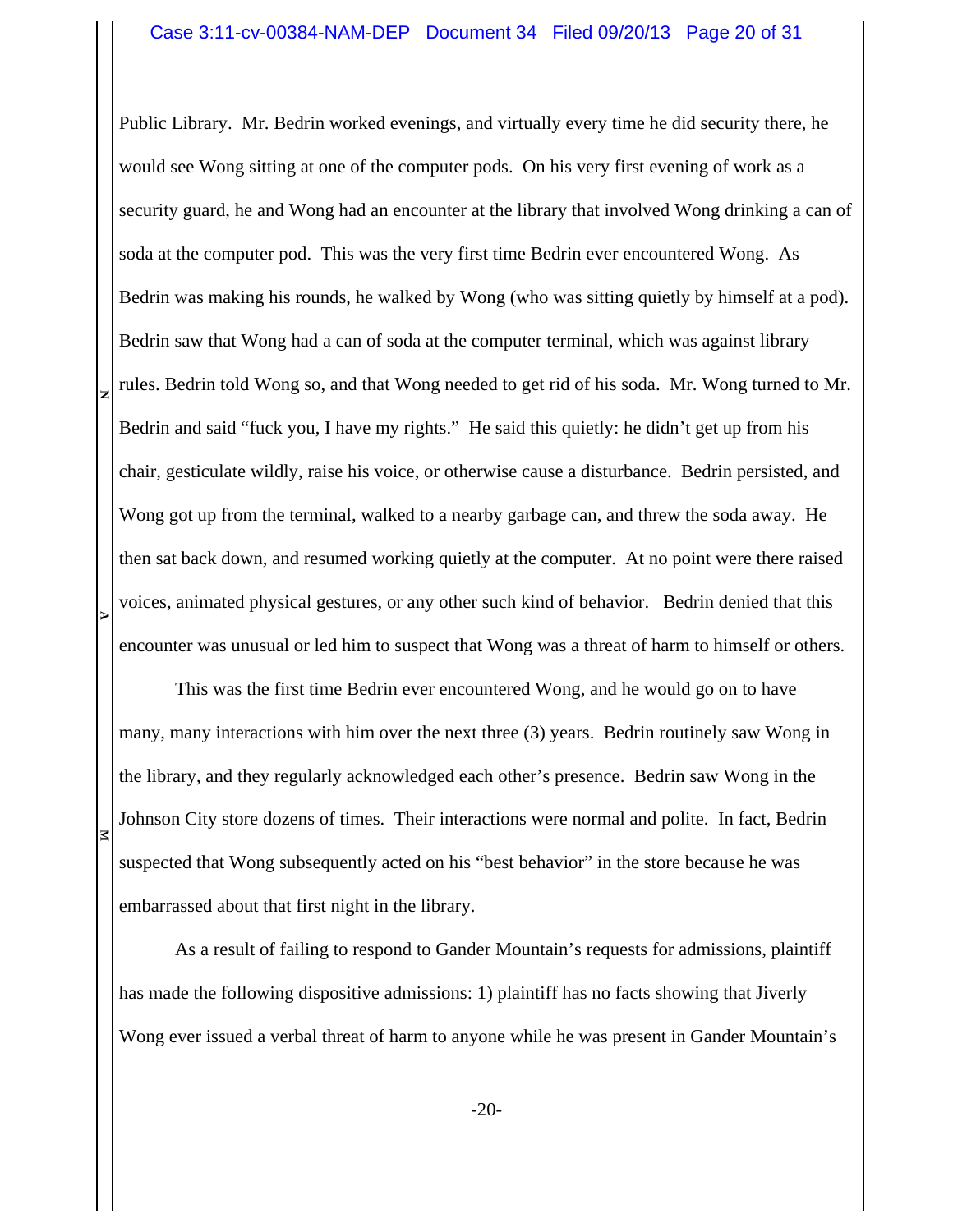Johnson City store prior to the April 3, 2009, shootings; 2) Plaintiff has no facts showing that Jiverly Wong ever issued a verbal threat of harm to any Gander Mountain employee during any encounters with such employees outside of Gander Mountain's Johnson City store prior to the April 3, 2009, shootings; 3) Plaintiff has no facts showing that Jiverly Wong ever behaved in manner that indicated a threat of harm to anyone while he was present in Gander Mountain's Johnson City store prior to the April 3, 2009, shootings; and 4) Plaintiff has no facts showing that Jiverly Wong ever behaved in manner that indicated a threat of harm to any Gander Mountain employee during any encounters with such employees outside of Gander Mountain's Johnson City store prior to the April 3, 2009, shootings.

On December 16, 2011, Gander Mountain filed a third-party complaint against the estate of Jiverly Wong. The third-party complaint alleged that Wong's crimes were the sole, proximate cause of plaintiff's damages and sought indemnity and contribution from the Wong estate on that basis. The Wong estate failed to appear or timely file a responsive pleading. On June 28, 2012, Gander Mountain filed a request for a certificate of entry of default judgment against the Wong estate. A Clerk's entry of default was filed on June 29, 2012. On June 29, 2012, Gander Mountain filed a motion for default judgment against the Wong estate. This Court granted Gander Mountain's motion for default judgment on July 18, 2012.

Plaintiff never filed a jury demand in the present action. Based thereupon, on March 27, 2012, Magistrate Judge David Peebles amended the Uniform Pretrial Scheduling Order to reflect that given the absence of a jury demand, the case would be tried as a bench trial.

The present motion was filed on October 1, 2012, and is unopposed.

## **III. DISCUSSION**

**N**

**EXECUTE 2**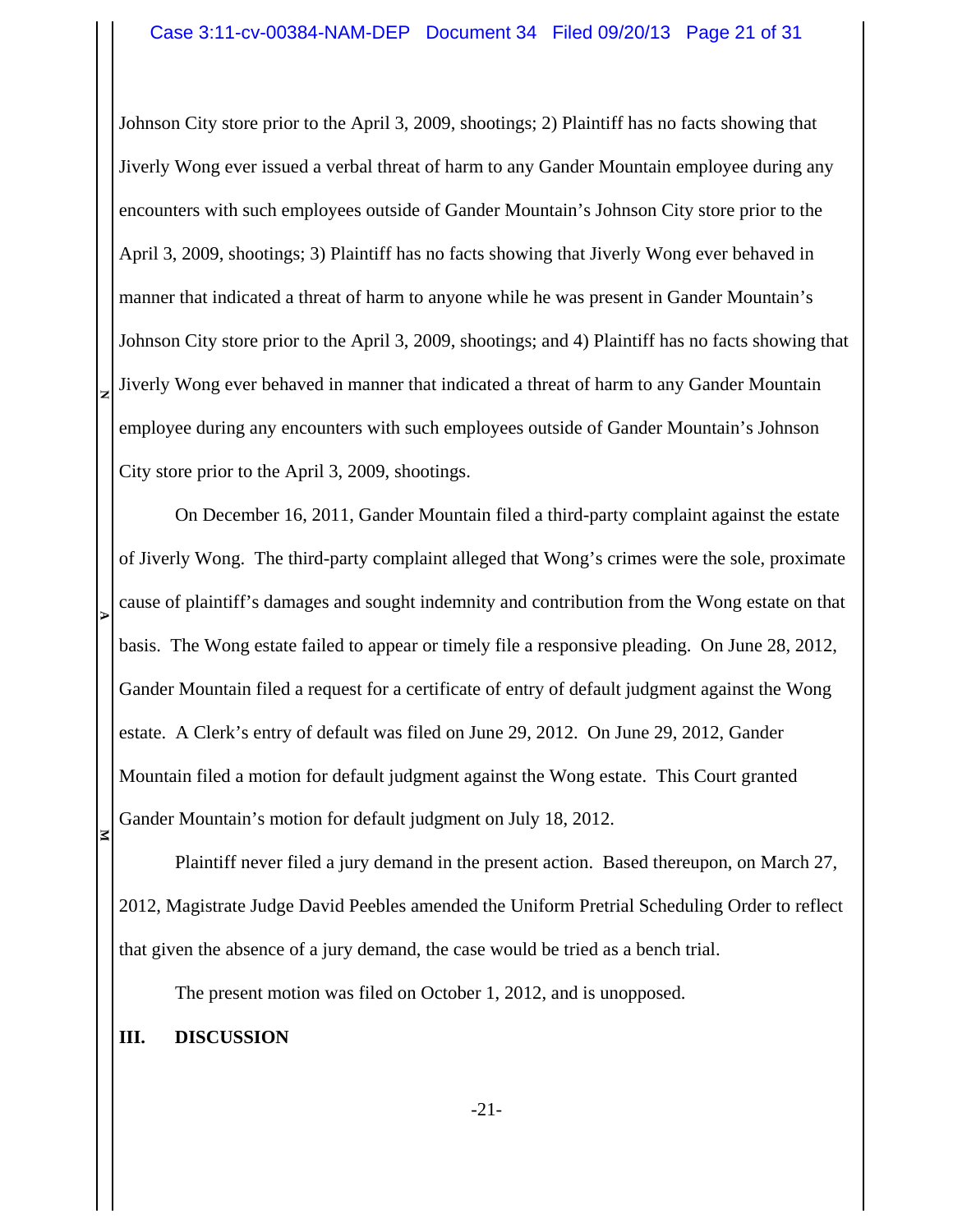# A. Applicable Legal Standard

**N**

A court may grant a motion for summary judgment only if it determines that there is no genuine issue of material fact to be tried and that the facts as to which there is no such issue warrant judgment for the movant as a matter of law. *See Chambers v. TRM Copy Ctrs. Corp*., 43 F.3d 29, 36 (2d Cir.1994) (citations omitted). When analyzing a summary judgment motion, the court "cannot try issues of fact; it can only determine whether there are issues to be tried." *Id.* at 36–37 (quotation and other citation omitted). Moreover, it is well-settled that a party opposing a motion for summary judgment may not simply rely on the assertions in its pleading. *See Celotex Corp. v. Catrett*, 477 U.S. 317, 324 (1986) (quoting Fed.R.Civ.P. 56 (c), (e)).

**EXECUTE 2** In assessing the record to determine whether any such issues of material fact exist, the court is required to resolve all ambiguities and draw all reasonable inferences in favor of the nonmoving party. *See Chambers*, 43 F.3d at 36 (citing *Anderson v. Liberty Lobby, Inc*., 477 U.S. 242, 255 (1986)) (other citations omitted). Where the non-movant either does not respond to the motion or fails to dispute the movant's statement of material facts, the court may not rely solely on the moving party's Rule 56.1 statement; rather, the court must be satisfied that the citations to evidence in the record support the movant's assertions. *See Giannullo v. City of New York*, 322 F.3d 139, 143 n.5 (2d Cir. 2003) (holding that not verifying in the record the assertions in the motion for summary judgment "would derogate the truth-finding functions of the judicial process by substituting convenience for facts").

B. The Protection of Lawful Commerce in Arms Act ("PLCAA")

On October 26, 2005, the Protection of Lawful Commerce in Arms Act ("PLCAA"), codified at 15 U.S.C. §§ 7901–03, became federal law. The PLCAA's stated primary purpose is: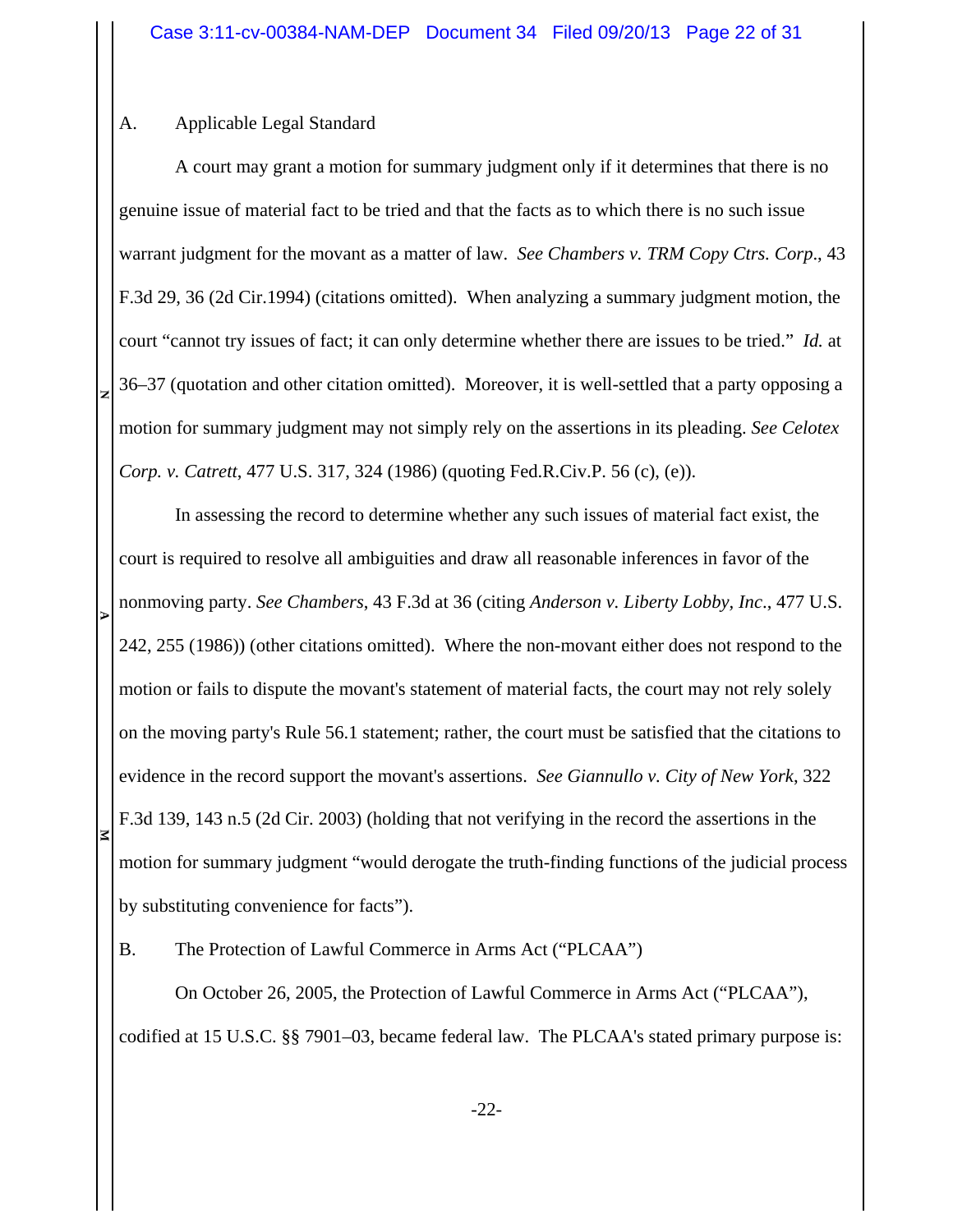To prohibit causes of action against manufacturers, distributors, dealers, and importers of firearms or ammunition products, and their trade associations, for the harm solely caused by the criminal or unlawful misuse of firearm products or ammunition products by others when the product functioned as designed and intended.

*Id.* § 7901(b) (1). The PLCAA mandates dismissal of lawsuits against gun retailers unless the

retailer has violated a federal or state statute applicable to sale or marketing of firearms.

The PLCAA provides that any "qualified civil liability action that is pending on October

**N**26, 2005, shall be immediately dismissed by the court in which the action was brought or is

currently pending." 15 U.S.C. § 7902(b). A "qualified civil liability action" is:

a civil action or proceeding ... brought by any person against a manufacturer or seller of a [firearm distributed in interstate or foreign commerce] ... for damages, punitive damages, injunctive or declaratory relief, abatement, restitution, fines, or penalties, or other relief, resulting from the criminal or unlawful misuse of a [firearm distributed in interstate or foreign commerce] by the person or a third party.

15 U.S.C. § 7903 (5) (A).

**EXECUTE 2** 

Congress enacted the PLCAA in response to "[l]awsuits ... commenced against manufacturers, distributors, dealers, and importers of firearms that operate as designed and intended, which seek money damages and other relief for the harm caused by the misuse of firearms by third parties, including criminals." 15 U.S.C. § 7901(a) (3). Congress found that manufacturers and sellers of firearms "are not, and should not, be liable for the harm caused by those who criminally or unlawfully misuse firearm products or ammunition products that function as designed and intended." *Id.* § 7901(a) (5). Congress found egregious "[t]he possibility of imposing liability on an entire industry for harm that is solely caused by others." *Id.* § 7901(a) (6). The PLCAA provides for six exceptions to the definition of a "qualified civil liability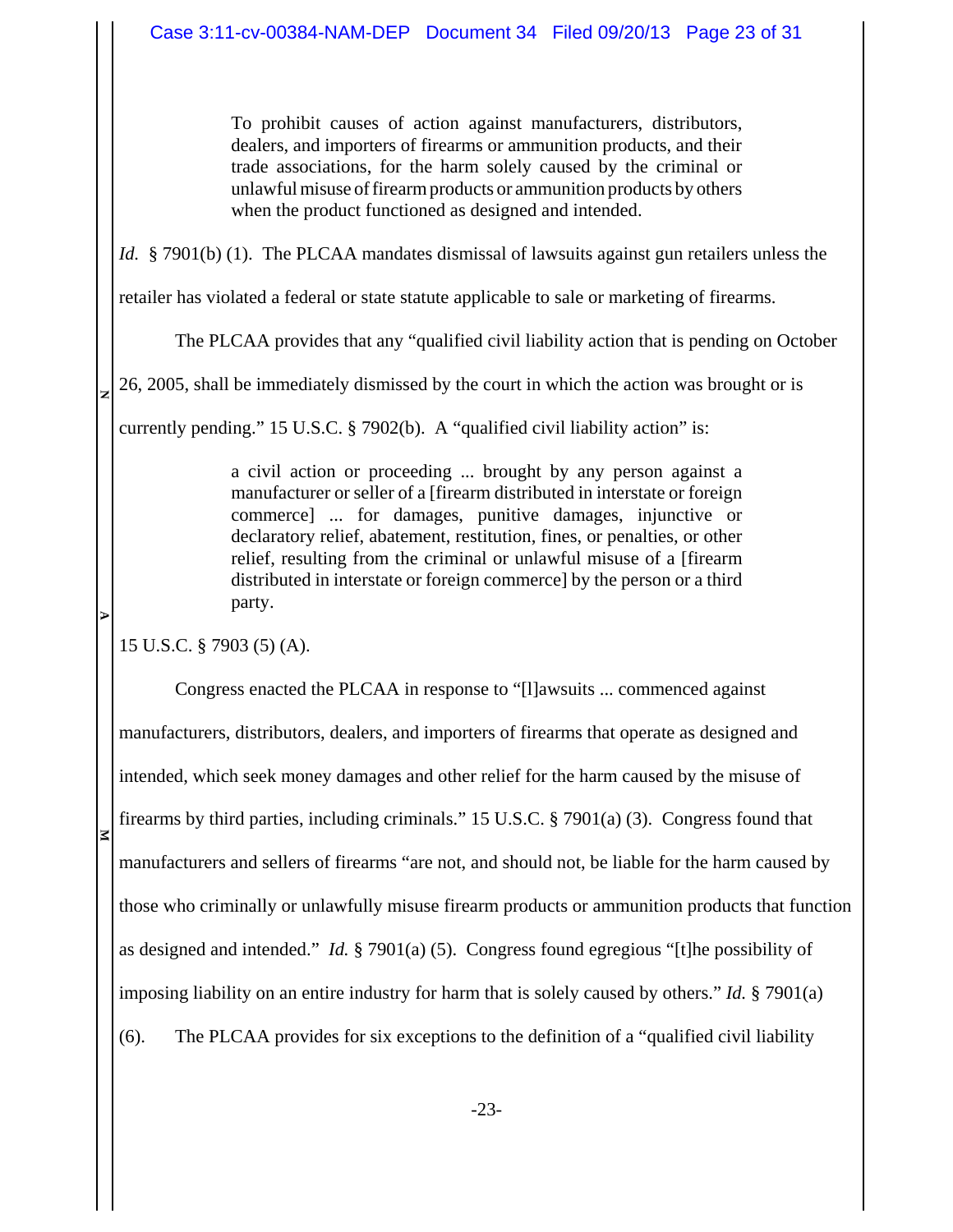**NEXECUTE 2** action." *See* 15 U.S.C. § 7903(5) (A) (i)-(vi). Most relevant to this case, a "qualified civil liability action" does not include an action brought against a seller for negligent entrustment or negligence per se. *See* 15 U.S.C. § 7903(5) (A) (ii). " '[N]egligent entrustment' means the supplying of a qualified product by a seller for use by another person when the seller knows, or reasonably should know, the person to whom the product is supplied is likely to, and does, use the product in a manner involving unreasonable risk of physical injury to the person or others." *See* 15 U.S.C. § 7903(5) (B). The PLCAA standard mirrors the standard for the tort of negligent entrustment under New York law which is based on the degree of knowledge the supplier of a chattel has or should have concerning the entrustee's propensity to use the chattel in an improper or dangerous fashion. *See Hamilton v. Beretta U.S.A. Corp*., 96 N.Y.2d 222, 237 (2001). The owner or possessor of a dangerous instrument is under a duty to entrust it to a responsible person whose use does not create an unreasonable risk of harm to others. *See*, *Rios v Smith*, 95 N.Y.2d 647, 652 (2001); *Splawnik v Di Caprio*, 146 A.D.2d 333, 335 (3d Dep't 1989); Restatement [Second] of Torts § 390). Indeed, "[o]ne who supplies ... a chattel for the use of another whom the supplier knows or has reason to know to be likely because of his youth, inexperience, or otherwise, to use it in a manner involving unreasonable risk of physical harm to himself ... is subject to liability for physical harm resulting to them." (Restatement [Second] of Torts § 390 [1965]. If such knowledge the supplier had or should have had concerning the entrustee's propensity to use the chattel in an improper or dangerous fashion can be imputed, the supplier owes a duty to foreseeable parties to withhold the chattel from the entrustee. *See McCrink v. City of New York*, 296 N.Y. 99, 107 (1947); *Allstate Ins. Co. v. Reliance Ins. Co.*, 85 Misc 2d 734, 741 (Sup. Ct. 1976); *Sickles v. Montgomery Ward & Co.*, 6 Misc 2d 1000, 1002 (Sup. Ct. 1957) *see*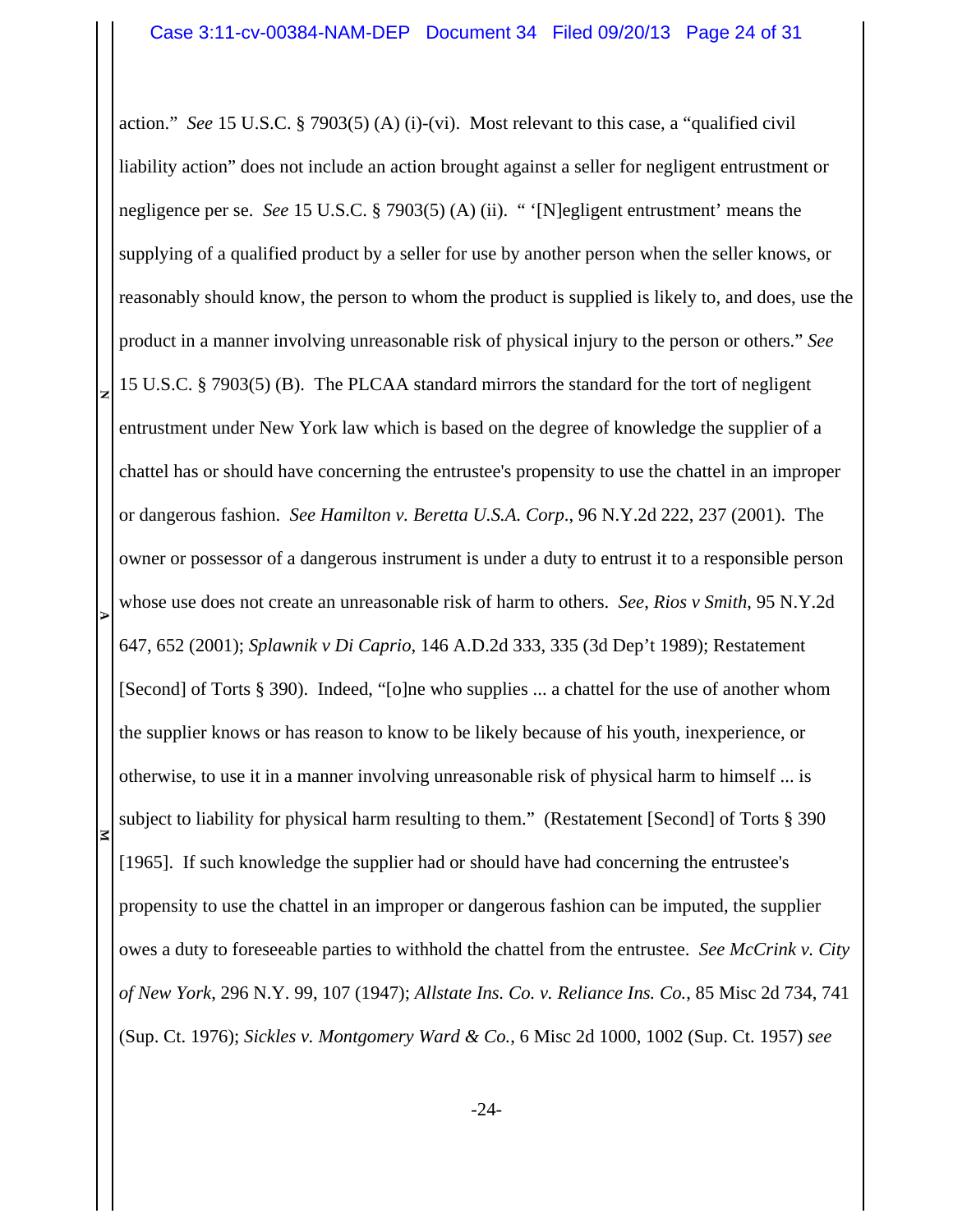*also, Foster v. Arthur*, 519 So.2d 1092, 1094-95 (Fla. App. 1988) (duty of gun owner to avoid entrusting gun to person known to be violent and dangerous).

C. Application of PLCAA

**N**

**EXECUTE 2** 

1. Whether Gander Mountain is a Qualified Seller

15 U.S.C. §7903(6) defines a "qualified seller'' as a licensed firearms importer, a licensed firearms dealer, or a person engaged in the business of selling ammunition in interstate or foreign commerce at the wholesale or retail level. Gander Mountain is a licensed firearms dealer, and holds a Federal Firearms License to buy and sell pistols, long arms, and ammunition. In addition, Gander Mountain operates retail outdoor outfitting companies in several states, a significant segment of which retail business is the sale of firearms and ammunition. Based thereupon, the Court finds that Gander Mountain is a "qualified seller" pursuant to the PLCAA.

2. Whether the Firearms Wong Purchased Were "Qualified Products"

18 U.S.C. §7903 (4) defines a "qualified product'' as a firearm, an antique firearm, ammunition, or a component part of a firearm or ammunition, that has been shipped or transp0rted interstate or foreign commerce. The 92 FS and the PX4 used by Wong during the shootings were obviously firearms, and both had travelled through interstate commerce prior to Wong buying them from Gander Mountain. The Beretta 92 FS was transferred to the Johnson City store from Gander Mountain Store #340, which is located in Fredericksburg, Virginia. The Beretta PX4 was transferred to the Johnson City store from an FFL located in Minneapolis, Minnesota. Thus, the Court finds that the guns Wong purchased from Gander Mountain were "qualified products" within the meaning of the PLCAA.

3. Whether Sales of Guns to Wong Were Legal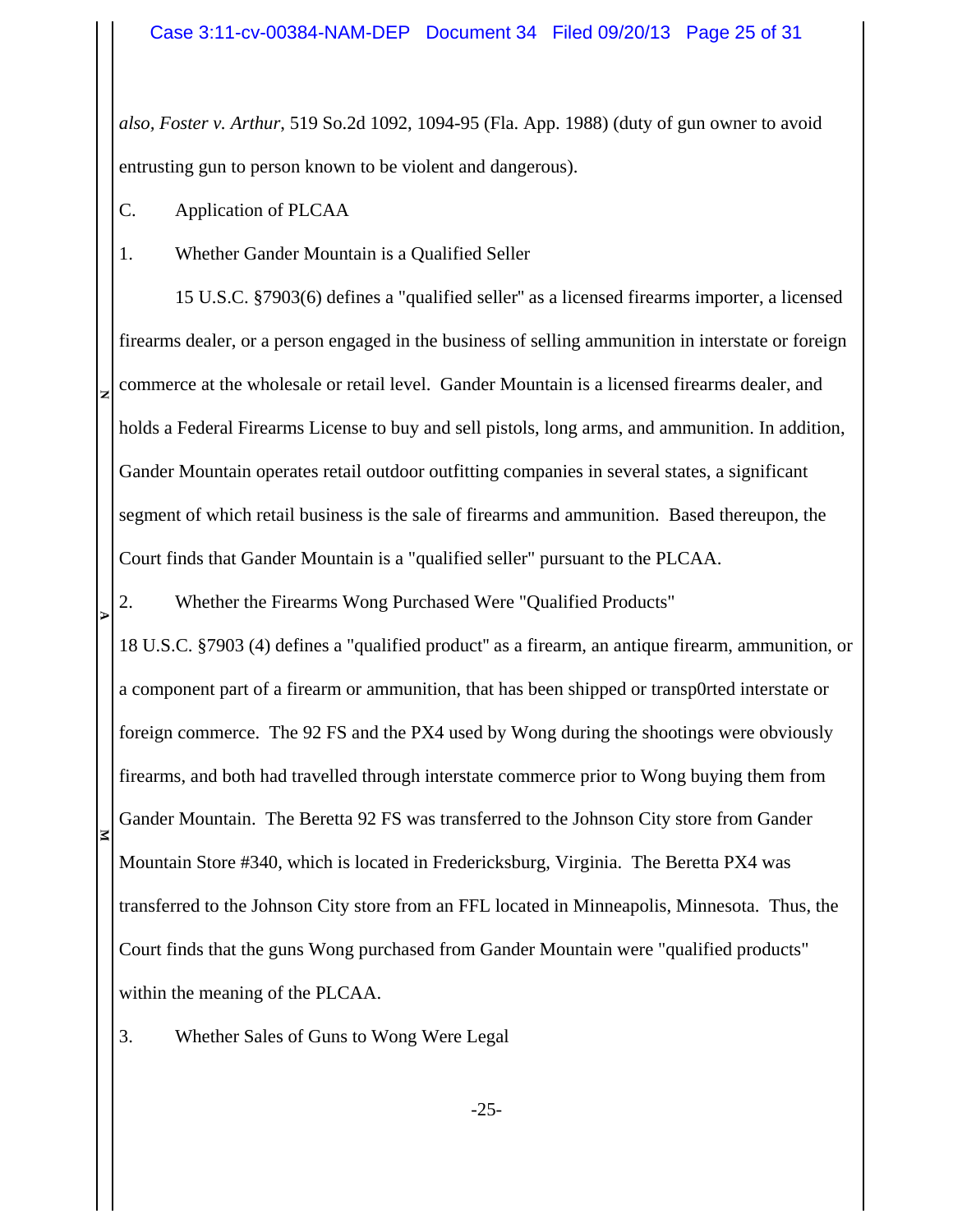Gander Mountain, as the holder of a valid FFL, was lawfully permitted to sell the 92 FS and the PX4 to Jiverly Wong. At the time of both sales, Wong was the holder of a valid Broome County restricted carry permit that had never been suspended or revoked. As such, he was lawfully permitted to buy the 92 FS and the PX4 from Gander Mountain. The sales of the 92 FS and the PX4 satisfied all background check and waiting period requirements. Gander Mountain requested a NICS check for the sale of the 92 FS on March 7, 2008. On March 9, 2008, Gander received a "proceed', response from the FBI authorizing the sale of the 92 FS to Wong. Wong then had the 92 FS added to his permit and obtained a coupon for that sale from the Broome County Court on or about March 18, 2008. All of these events transpired prior to the transfer of the 92 FS by Gander to Wong on March 21, 2008.

**N**

**EXECUTE 2** Gander Mountain initially requested a NICS check on Mr. Wong in connection with the sale of the PX4 on January 30, 2009. Gander Mountain received a "proceed,' response from the FBI on February 1, 2009. Wong obtained the written permission of the Broom County Court to purchase the PX4 on February 12, 2009 and subsequently had the PX4 added to his restricted carry permit. Because Wong did not return to Gander's Johnson City store to finish the PX4 transaction until March 11, 2009 (more than thirty (30) days after the 4473 form was initially filled out and the NICS check was requested), a new 4473 form had to be filled out, and a new background check had to be completed for the sale of the PX4. This was done on March 11, 2009. The original 4473 form for the PX4 was voided, and a new 4473 form was started. On the same date, Gander Mountain requested a second NICS check in connection with the sale of the PX4. The second NICS request produced a "delay'' response from the FBI. Under federal law, the PX4 could be transferred by March 17, 2009, in the event no further NICS response was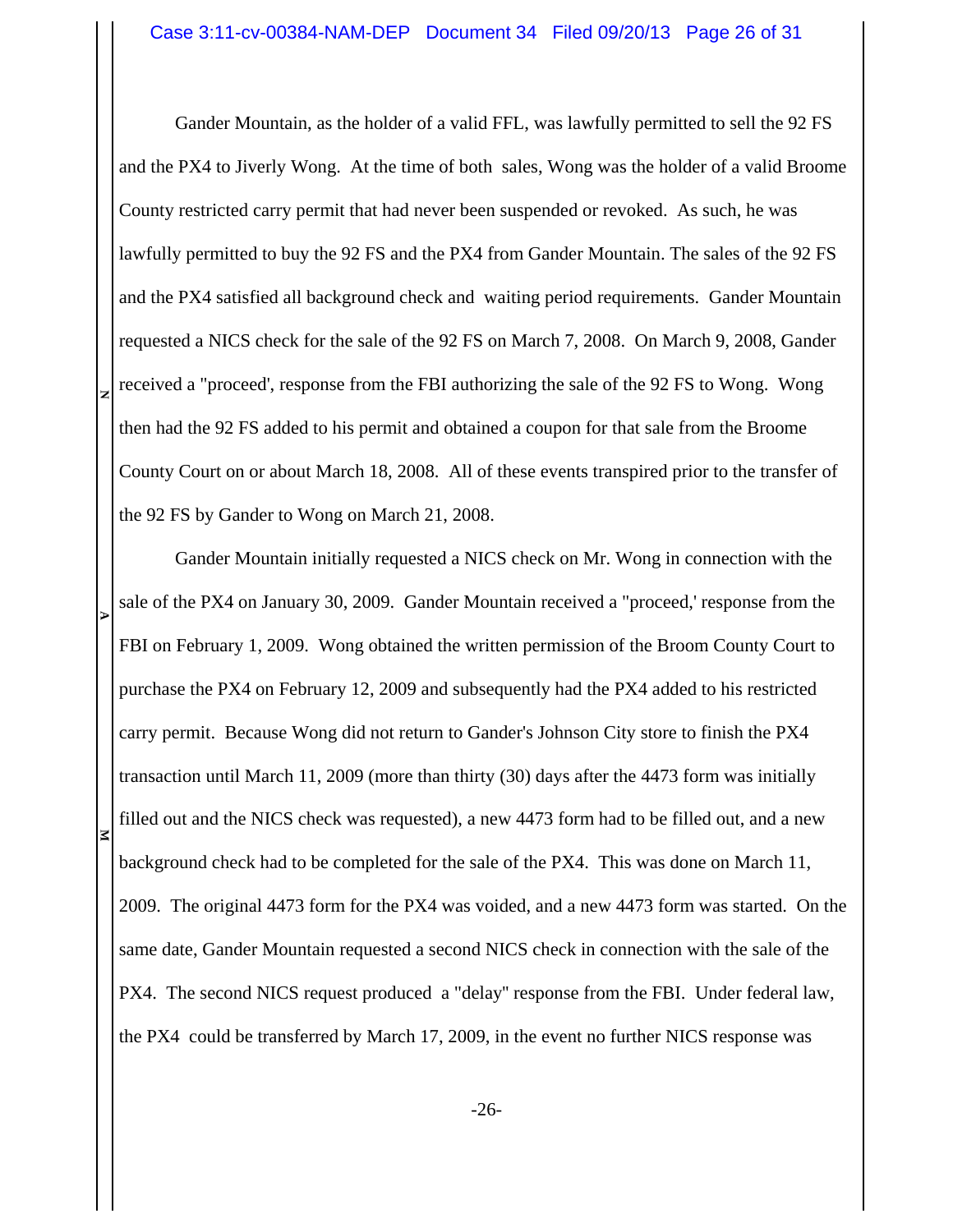### Case 3:11-cv-00384-NAM-DEP Document 34 Filed 09/20/13 Page 27 of 31

received by that date. However, Gander Mountain, following its own, more extended "waiting period" policy, waited ten (10) days from the date it requested the second NICS check to hear back from the FBI. When Gander Mountain did not receive any further response from NICS by March 21, 2009, it transferred the PX4 to Wong.

Defendant avers that all of the 4473 forms filled out by Wong and Gander Mountain were completed properly, and the information contained on them was accurate. Defendant asserts that the 4473 forms detailing the transfers of the 92 FS and PX4 from Gander to Wong complied with the Gun Control Act of 1968, 18 U.S.C. § 921. After having reviewed the forms and the applicable law and in the absence of any factual or legal arguments from plaintiff concerning deficiencies in the gun sales to Wong, the Court finds that the sales of the subject guns to Wong in this case were legal.

4. Whether Wong's Use of the 92 FS and the PX4 on April 3, 2009 Was Criminal

**N**

**EXECUTE 2** 

There is no doubt in this case that Wong's actions on April 3, 2009, were criminal. He used his car to barricade the rear exit of the ACA so those inside couldn't get out. He then entered the front of the ACA in possession of the loaded PX4 and 92 FS pistols, which he used to shoot and kill thirteen (13) unarmed individuals, and to seriously injure four (4) others. Several of Mr. Wong's victims were shot more than once. There is no evidence that Wong knew any of his victims, or that any of them were armed. There is no proof that Wong's shootings were factually justified. There is no evidence that Wong's shootings were accidental. These facts are undisputed and unquestionably tragic.

5. Whether the Present Complaint is a "Qualified Civil Liability Action" under the PLCAA 15 U.S.C. § 7903(5) (A) defines a "qualified civil liability action" as a civil action for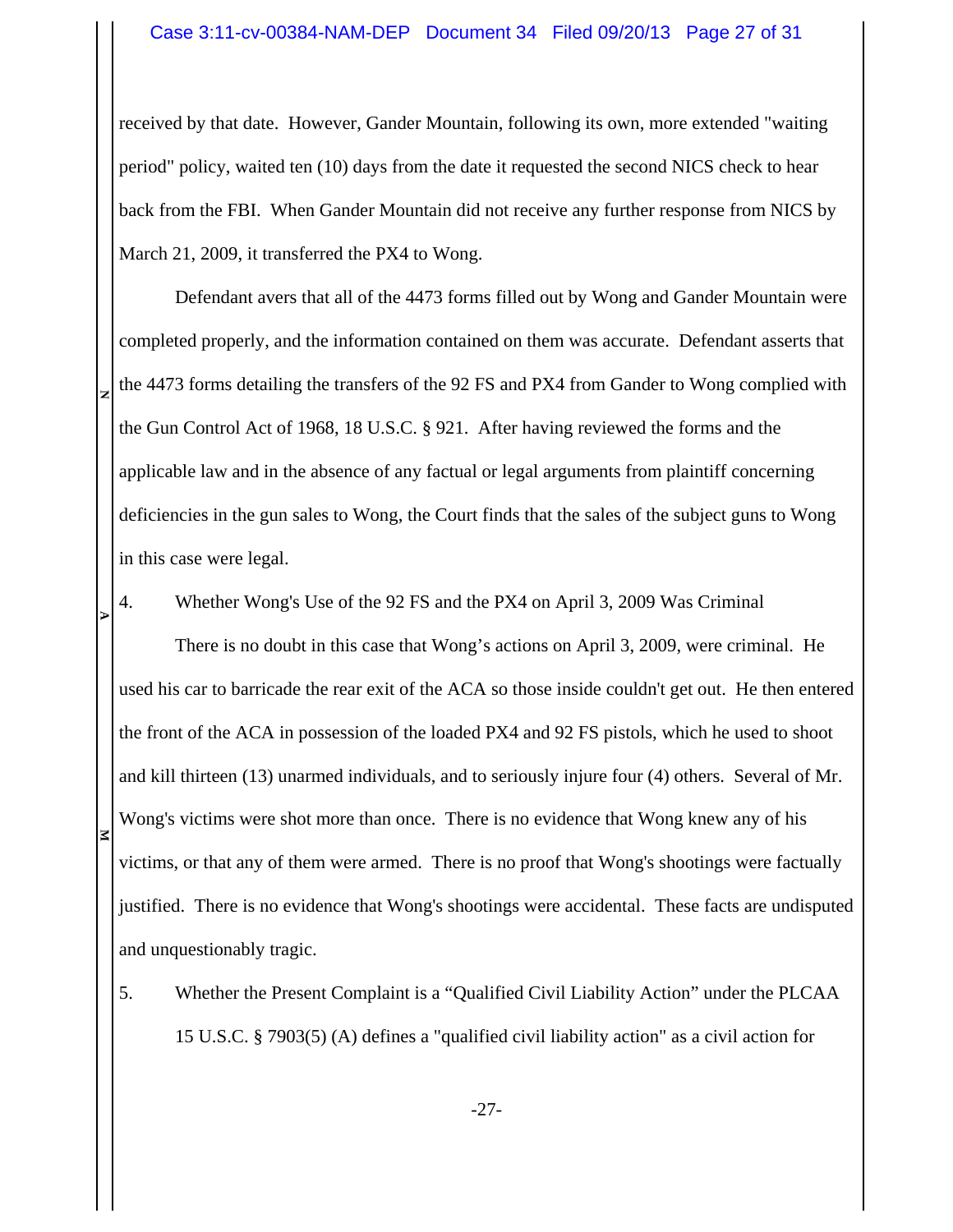### Case 3:11-cv-00384-NAM-DEP Document 34 Filed 09/20/13 Page 28 of 31

damages and other relief, brought by any person against a manufacturer or seller of a firearm that has been shipped or transported interstate or foreign commerce, resulting from the criminal or unlawful misuse of the firearm. The plaintiff's complaint against Gander Mountain seeks \$3.5M in damages, and is predicated solely on the fact that Jiverly Wong used either the 92 FS or the PX4 to shoot and kill Layla Salman Khalil while she was inside the ACA on April 3, 2009. As shown above, the actions of Jiverly Wong on that date were patently criminal. Thus, the Court finds that plaintiff's complaint constitutes a "qualified civil liability action" under the PLCAA.

6. Whether the "Negligent Entrustment" Exception Applies to Plaintiff's Complaint

**N**

**EXECUTE 2** 

Plaintiff has presented no evidence showing that Gander Mountain knew, or should have known, that Wong would use the 92 FS or PX4 pistols in a manner that posed an unreasonable risk of harm to others. There is no testimonial or physical evidence to support this claim, and plaintiff, by failing to respond to defendant's request for admissions, has made dispositive admissions that he possesses no facts to support it this claim. As a further matter, upon review of the evidentiary record in this case, the Court is unable to discern material questions concerning whether Gander Mountain knew or should have known that Wong posed a threat to himself or the public.

The only supposed witnesses to Wong's threatening behavior that plaintiff has identified are James Bedrin and David Henderson. Plaintiff claimed that Bedrin and Wong had interaction at the Broome County Public Library that ought to have put Gander Mountain on notice of Wong's potential danger. But as referenced above in Bedrin deposition testimony, his brief initial encounter with Wong over having a contraband soda in the computer area of the library did not result in raised voices or animated physical gestures on the part of Wong. Plaintiff alleges that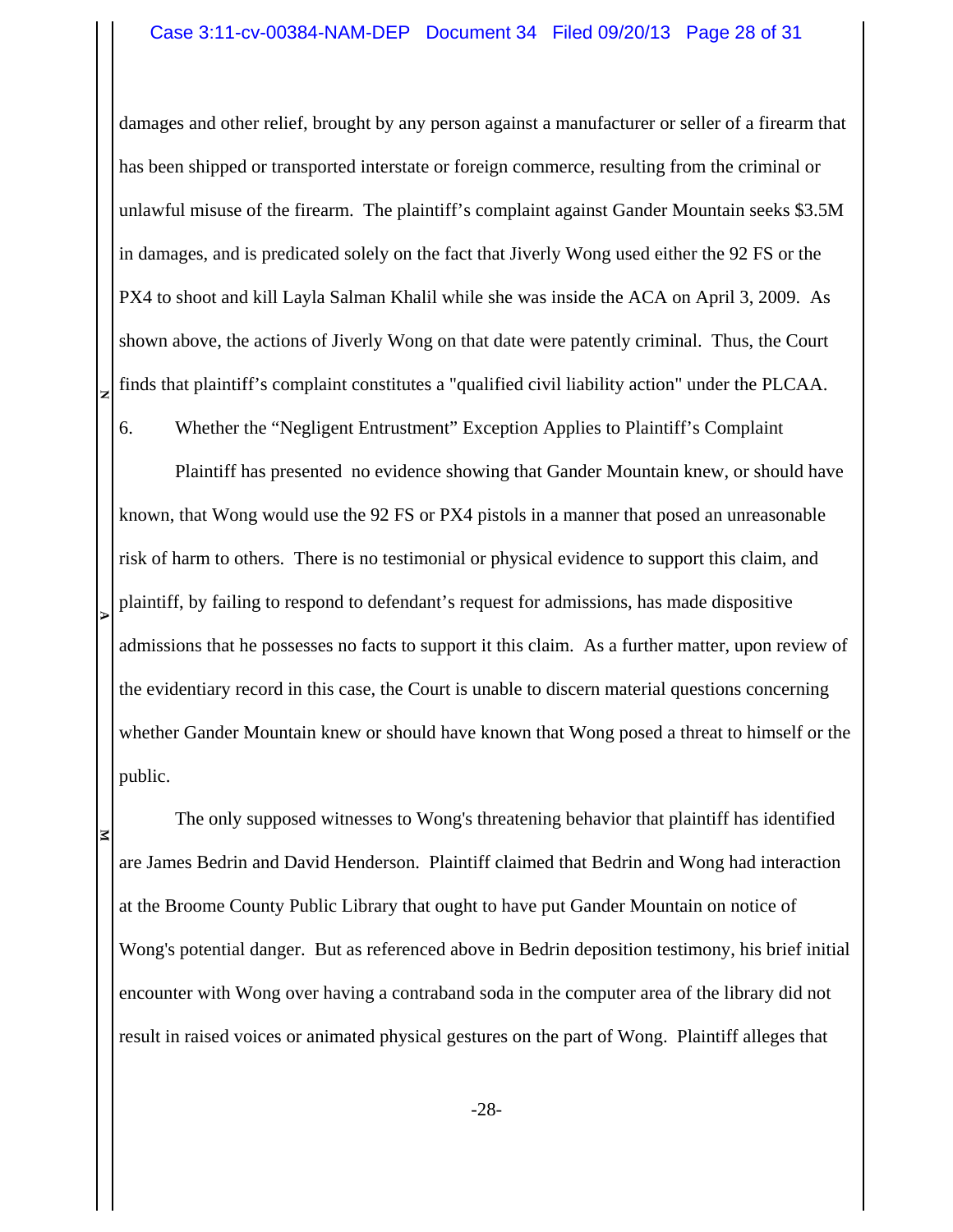Mr. Wong's cursing at Bedrin during this incident ought to have put Gander Mountain on notice of Wong's potential for harm. However, it was clear from Bedrin's testimony, that he was not alarmed by Wong's words or behavior during this incident. Wong spoke quietly to Bedrin, he did not get up from his chair or otherwise cause a disturbance. Bedrin said that nothing about this encounter led him to suspect that Wong was a threat of harm to himself or others. Moreover, after this initial unpleasant encounter with Wong, Bedrin went on to have many, many more interactions with Wong over the next three (3) years. Bedrin routinely saw Wong in the library, and they regularly acknowledged each other's presence. Bedrin saw Wong in the Johnson City store dozens of times. Their interactions were always normal and polite. In fact, Bedrin suspected that Wong subsequently acted on his "best behavior" in the store because he was embarrassed about that first night in the library.

**N**

**EXECUTE 2** 

The same is true of the testimony provided by David Henderson. Wong was well known to Henderson. Henderson (like Bedrin and Benjamin Klute) knew that Wong was a "regular" in the firearms department who always visited the store by himself and never caused trouble. Henderson had several personal interactions with Wong and none of these ever led Henderson to suspect that Wong posed an unreasonable risk of harm to himself or others. Henderson described how, during one of these interactions, Wong showed a flash of anger caused by Henderson's repeated inability to understand what Wong was saying. Henderson called it a momentary "flash" and "anger borne of frustration." When Henderson offered to find someone else who could help Wong, he immediately calmed down. Henderson found Wong's frustrations understandable. According to Henderson, the entire exchange lasted less than five (5) minutes. At no time during this episode or any other, did Wong display to Henderson any kind of behavior that was unusual,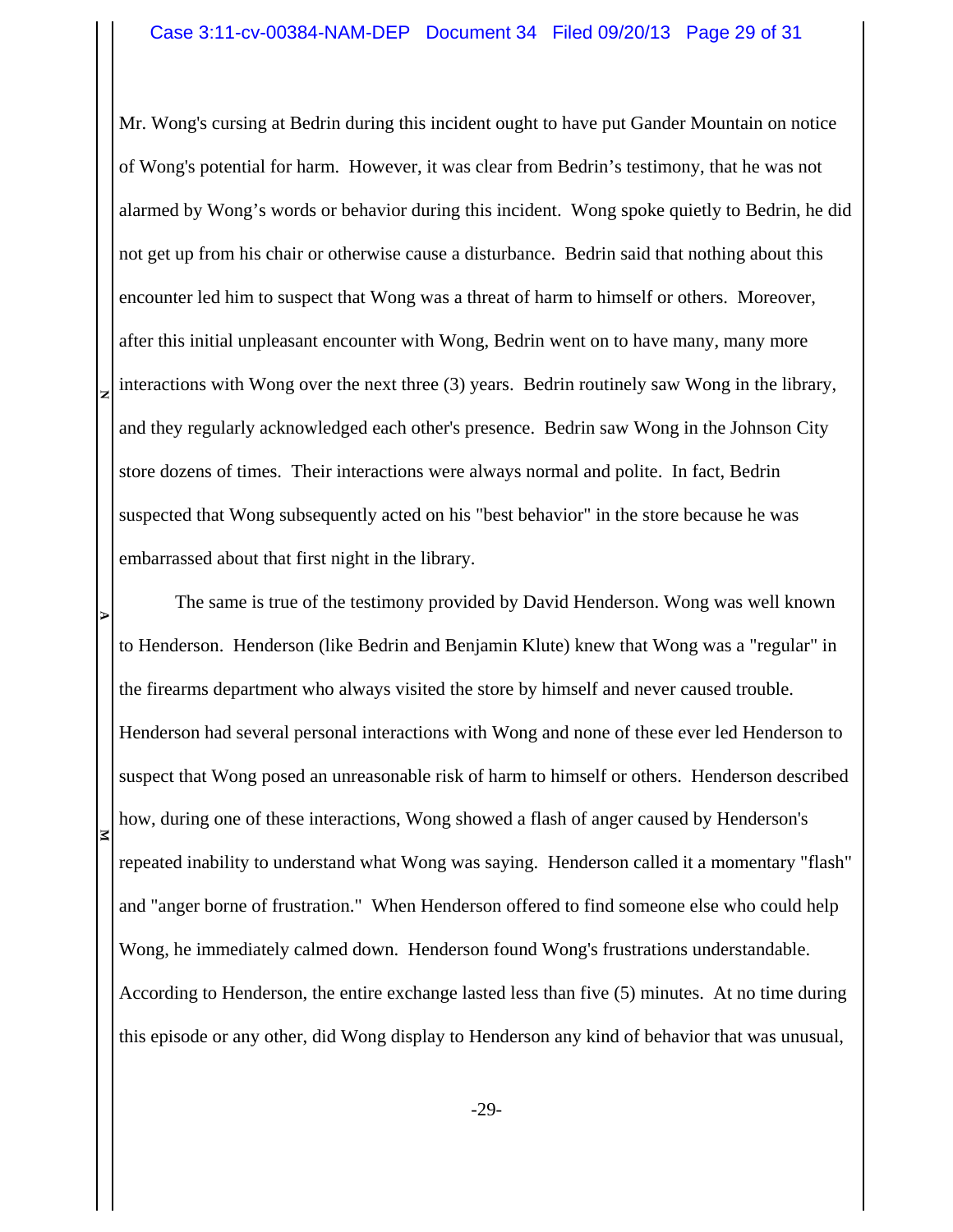threatening or indicative of a potential threat to himself or others. Defendant argues and the Court agrees that like the "library incident," this episode was possibly regrettable, but hardly a reasonable or accurate predictor of the terrible actions Wong would later take.

**EXECUTE 2** Gander's Mountain's surveillance cameras captured footage of Mr. Wong inside the Johnson City store on different occasions. The video clips show Mr. Wong standing calmly at the gun counter in the Johnson City store, speaking with various Gander Mountain employees and inspecting firearm(s). At no point, does Mr. Wong behave in an agitated, angry, threatening or aggressive manner on video. Moreover, at all times relevant herein, Mr. Wong was in possession of a valid restricted carry permit. Mr. Wong's possession of that permit meant that: Wong passed all investigation(s) of his criminal background, personal background and mental hygiene that were conducted prior to the permit's issuance, and that nothing disqualified him from buying a gun. Undersheriff Alex Minor testified that he found nothing in Mr. Wong's un-redacted firearms permit application or the completed and returned records that constituted a ''red flag" sufficient to deny the application.

**N**

R

Mr. Wong was granted a Broome County restricted carry firearms permit in 1997. In the twelve-year interim leading up to April 3, 2009 no criminal or other complaints about Mr. Wong were ever received by the BCSD. Undersheriff Minor confirmed that Wong's permit was valid at the time of the shootings, because it was in his possession at that time. Wong passed NICS checks for the sales of the92 FS and the PX4. After a second NJCS' check on the PX4 produced a "delay'' response, Gander Mountain never received any information from the FBI, the BCSD, or any other law enforcement indicating that the sale of the PX4 shouldn't go forward. Mr. Wong was successful in obtaining Broome County Court coupons for both sales. Based upon the Court's